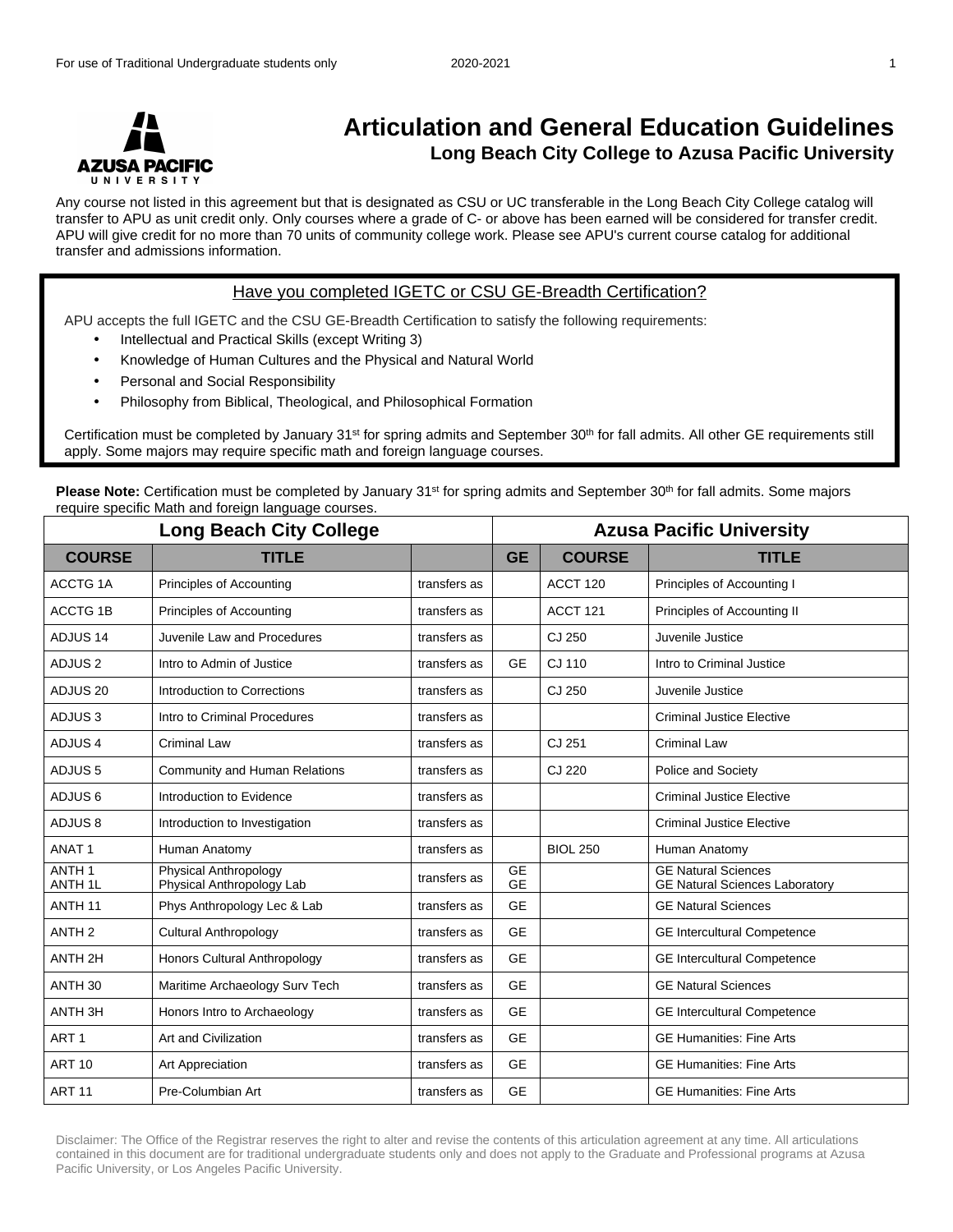| <b>Long Beach City College</b>           |                                                         |              | <b>Azusa Pacific University</b> |                 |                                                                     |  |
|------------------------------------------|---------------------------------------------------------|--------------|---------------------------------|-----------------|---------------------------------------------------------------------|--|
| <b>COURSE</b>                            | <b>TITLE</b>                                            |              | <b>GE</b>                       | <b>COURSE</b>   | <b>TITLE</b>                                                        |  |
| ART <sub>11</sub> H                      | Hnrs Latin American Art & Arch                          | transfers as | <b>GE</b>                       |                 | <b>GE Humanities: Fine Arts</b>                                     |  |
| <b>ART 15</b>                            | <b>Beginning Drawing</b>                                | transfers as | <b>GE</b>                       | <b>ART 145</b>  | Drawing I                                                           |  |
| ART <sub>1H</sub>                        | Honors Art & Civilization                               | transfers as | <b>GE</b>                       |                 | <b>GE Humanities: Fine Arts</b>                                     |  |
| ART <sub>2</sub>                         | Art and Civilization                                    | transfers as | <b>GE</b>                       |                 | <b>GE Humanities: Fine Arts</b>                                     |  |
| ART <sub>2H</sub>                        | Honors Art and Civilization                             | transfers as | <b>GE</b>                       |                 | <b>GE Humanities: Fine Arts</b>                                     |  |
| ART <sub>3</sub>                         | Modern and Contemporary Art                             | transfers as | <b>GE</b>                       |                 | <b>GE Humanities: Fine Arts</b>                                     |  |
| <b>ART 30</b>                            | Fundamentals of Art/Volume/Pla                          | transfers as |                                 | <b>ART 135</b>  | Three-Dimensional Design                                            |  |
| <b>ART 31</b>                            | Fund of Art, Composit & Color                           | transfers as |                                 | <b>ART 130</b>  | <b>Two-Dimensional Design</b>                                       |  |
| ART <sub>3H</sub>                        | Honors Modern and Contemporary                          | transfers as | <b>GE</b>                       |                 | <b>GE Humanities: Fine Arts</b>                                     |  |
| ART4                                     | African, Oceanic, Native Am Ar                          | transfers as | <b>GE</b>                       |                 | <b>GE Humanities: Fine Arts</b>                                     |  |
| <b>ART 41</b>                            | Intro to Computergraphics                               | transfers as |                                 | <b>DSGN 120</b> | Intro to Computer Graphics                                          |  |
| ART <sub>4H</sub>                        | Hon African, Oceanic, Am Art                            | transfers as | <b>GE</b>                       |                 | <b>GE Humanities: Fine Arts</b>                                     |  |
| ART <sub>5</sub>                         | History of Asian Art                                    | transfers as | <b>GE</b>                       |                 | <b>GE Humanities: Fine Arts</b>                                     |  |
| <b>ART 50</b>                            | Ceramics I                                              | transfers as | <b>GE</b>                       | <b>ART 105</b>  | Ceramics I                                                          |  |
| <b>ART 51</b>                            | Ceramics II                                             | transfers as |                                 | <b>ART 206</b>  | Ceramics II                                                         |  |
| ART 51AD                                 | Ceramics II                                             | transfers as |                                 | <b>ART 206</b>  | Ceramics II                                                         |  |
| ART <sub>5H</sub>                        | Honors History of Asian Art                             | transfers as | <b>GE</b>                       |                 | <b>GE Humanities: Fine Arts</b>                                     |  |
| <b>ART 60</b>                            | <b>Beginning Sculpture</b>                              | transfers as |                                 | <b>ART 170</b>  | Sculpture I                                                         |  |
| <b>ART 61</b>                            | Intermediate Sculpture                                  | transfers as |                                 | <b>ART 270</b>  | Sculpture II                                                        |  |
| ART 61AD                                 | Intermediate Sculpture                                  | transfers as |                                 | <b>ART 270</b>  | Sculpture II                                                        |  |
| ART <sub>9</sub>                         | Intro to Art                                            | transfers as | <b>GE</b>                       | <b>ART 150</b>  | Introduction to Art                                                 |  |
| ASTR <sub>1</sub><br>ASTR <sub>1</sub> L | Astronomy Lab<br>Elementary Astronomy                   | transfers as | GE                              | <b>PHYC 140</b> | Introduction to Astronomy<br>Intro to Astronomy Lab                 |  |
| ASTR <sub>1H</sub><br>ASTR <sub>1L</sub> | Astronomy Lab<br>Honors Elementary Astronomy            | transfers as | <b>GE</b>                       | <b>PHYC 140</b> | Introduction to Astronomy<br>Intro to Astronomy Lab                 |  |
| <b>BIO 1A</b>                            | <b>Biology for Science Majors</b>                       | transfers as | <b>GE</b>                       | <b>BIOL 151</b> | General Biology I                                                   |  |
| BIO 1B                                   | <b>Biology for Science Majors</b>                       | transfers as |                                 | <b>BIOL 152</b> | General Biology II                                                  |  |
| BIO <sub>2</sub>                         | General Microbiology                                    | transfers as |                                 | <b>BIOL 220</b> | General Microbiology                                                |  |
| <b>BIO 20</b>                            | Marine Biology                                          | transfers as | <b>GE</b>                       |                 | <b>GE Natural Sciences</b>                                          |  |
| <b>BIO 20H</b>                           | <b>Honors Marine Biology</b>                            | transfers as | <b>GE</b>                       |                 | <b>GE Natural Sciences</b>                                          |  |
| <b>BIO 30</b>                            | <b>Wildlife Biology</b>                                 | transfers as | <b>GE</b>                       |                 | <b>GE Natural Sciences</b>                                          |  |
| <b>BIO 41</b><br><b>BIO 41L</b>          | <b>Contemporary Biology</b><br>Contemporary Biology Lab | transfers as | <b>GE</b><br><b>GE</b>          |                 | <b>GE Natural Sciences</b><br><b>GE Natural Sciences Laboratory</b> |  |
| <b>BIO 41H</b><br><b>BIO 41L</b>         | Contemporary Biology Lab<br>Honors Contemporary Biology | transfers as | <b>GE</b><br>GE                 |                 | <b>GE Natural Sciences</b><br><b>GE Natural Sciences Laboratory</b> |  |
| BIO <sub>5</sub>                         | <b>Plant Biology</b>                                    | transfers as | <b>GE</b>                       |                 | <b>GE Natural Sciences</b>                                          |  |
| <b>BIO 60</b><br>BIO 60L                 | Human Biology 1<br>Human Biology 1 Lab                  | transfers as | <b>GE</b><br>GE                 |                 | <b>GE Natural Sciences</b><br><b>GE Natural Sciences Laboratory</b> |  |
| CART <sub>41</sub>                       | The Arts and Modern Man                                 | transfers as | <b>GE</b>                       |                 | <b>GE Humanities: Fine Arts</b>                                     |  |
| CBIS 6A                                  | Intro to IT Concepts & Applica                          | transfers as |                                 | <b>BUSI 240</b> | Intro to Information Systems                                        |  |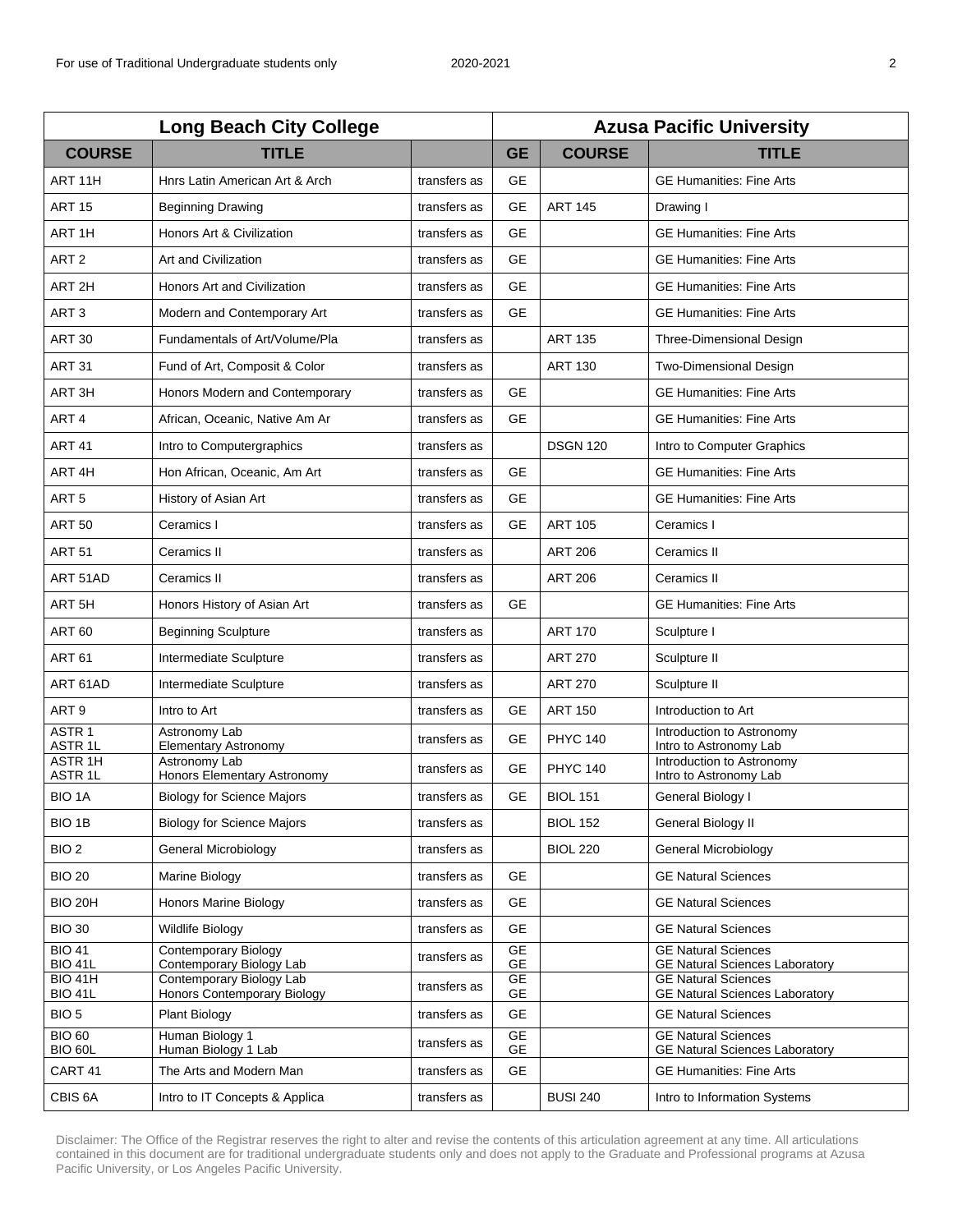| <b>Long Beach City College</b> |                                                                  |              | <b>Azusa Pacific University</b> |                                    |                                                         |  |
|--------------------------------|------------------------------------------------------------------|--------------|---------------------------------|------------------------------------|---------------------------------------------------------|--|
| <b>COURSE</b>                  | <b>TITLE</b>                                                     |              | <b>GE</b>                       | <b>COURSE</b>                      | <b>TITLE</b>                                            |  |
| CDEC <sub>45</sub>             | Child & Adolescent Development                                   | transfers as | <b>GE</b>                       | <b>PSYC 345</b>                    | Psyc of Child & Adolescent Dev                          |  |
| $CDEC$ 45<br>CDEC 47M1         | Child & Adolescent Development<br>Human Development (Adult Year) | transfers as | <b>GE</b>                       | <b>PSYC 290</b>                    | Human Growth and Development                            |  |
| CDEC <sub>47</sub>             | Human Development                                                | transfers as | <b>GE</b>                       | <b>PSYC 290</b>                    | Human Growth and Development                            |  |
| CHEM 12A                       | <b>Organic Chemistry</b>                                         | transfers as |                                 | <b>CHEM 251</b><br><b>CHEM 261</b> | Organic Chemistry: Theory I<br>Organic Chemistry - Lab  |  |
| CHEM 12B                       | <b>Organic Chemistry</b>                                         | transfers as |                                 | <b>CHEM 252</b><br><b>CHEM 262</b> | Organic Chemistry: Theory II<br>Organic Chemistry - Lab |  |
| CHEM <sub>1</sub> A            | <b>General Chemistry</b>                                         | transfers as | <b>GE</b>                       | <b>CHEM 151</b>                    | <b>General Chemistry I</b>                              |  |
| CHEM 1B                        | General Chemistry                                                | transfers as |                                 | <b>CHEM 152</b>                    | <b>General Chemistry II</b>                             |  |
| CHEM <sub>2</sub>              | <b>Elementary Chemistry</b>                                      | transfers as | <b>GE</b>                       | <b>CHEM 101</b>                    | <b>Chemistry and Society</b>                            |  |
| CHEM <sub>3</sub>              | Intro to Gen, Org, Bio Chem                                      | transfers as | GE                              | <b>CHEM 123</b>                    | <b>GOB Chem for Health Sciences</b>                     |  |
| CHEM <sub>3</sub> A            | Intro to Gen & Organic Chem                                      | transfers as | <b>GE</b>                       | <b>CHEM 101</b>                    | <b>Chemistry and Society</b>                            |  |
| CHEM 3B                        | Intro to Gen & Organic Chem                                      | transfers as | <b>GE</b>                       | <b>CHEM 123</b>                    | <b>GOB Chem for Health Sciences</b>                     |  |
| CHIN <sub>1</sub>              | <b>Elementary Chinese 1</b>                                      | transfers as | <b>GE</b>                       | <b>CHIN 101</b>                    | Elementary Chinese I                                    |  |
| CHIN <sub>2</sub>              | <b>Elementary Chinese 2</b>                                      | transfers as | <b>GE</b>                       | <b>CHIN 102</b>                    | <b>Elementary Chinese II</b>                            |  |
| COMD <sub>2A</sub>             | American Sign Language, Beg                                      | transfers as | <b>GE</b>                       | <b>ASL 101</b>                     | American Sign Language I                                |  |
| COMD <sub>2B</sub>             | American Sign Language, Beg                                      | transfers as | <b>GE</b>                       | <b>ASL 102</b>                     | American Sign Language II                               |  |
| COMM <sub>10</sub>             | Elements of Public Speaking                                      | transfers as | <b>GE</b>                       | <b>COMM 111</b>                    | <b>Public Communication</b>                             |  |
| COMM 10H                       | Honors Elements of Public Spea                                   | transfers as | <b>GE</b>                       |                                    | <b>GE Oral Communication</b>                            |  |
| COMM <sub>25</sub>             | Elements of Intercultural Comm                                   | transfers as | <b>GE</b>                       | <b>COMM 260</b>                    | Intercultural Communication                             |  |
| COMM <sub>30</sub>             | Elements of Group Communicatio                                   | transfers as |                                 | <b>COMM 230</b>                    | Small Group Communication                               |  |
| COMM <sub>31</sub>             | Elements of Leadership Communi                                   | transfers as |                                 | <b>COMM 335</b><br><b>LDRS 335</b> | Leadership Communication<br>Leadership Communication    |  |
| COMM <sub>60</sub>             | Elements of Argumentation & De                                   | transfers as |                                 | <b>COMM 340</b>                    | Argumentation and Advocacy                              |  |
| COSA 50                        | Intro to IT Concepts & Applica                                   | transfers as |                                 | <b>BUSI 240</b>                    | Intro to Information Systems                            |  |
| COUN <sub>1</sub>              | <b>Orientation College Success</b>                               | transfers as | <b>GE</b>                       | <b>GE 100</b>                      | First-Year Seminar                                      |  |
| DANC 10AB                      | <b>Fundamentals of Ballet</b>                                    | transfers as | <b>GE</b>                       |                                    | <b>GE Fitness for Life</b>                              |  |
| DANC 11AB                      | Intermediate Ballet                                              | transfers as | <b>GE</b>                       |                                    | <b>GE Fitness for Life</b>                              |  |
| DANC <sub>12A</sub>            | Pilates I                                                        | transfers as | <b>GE</b>                       |                                    | <b>GE Fitness for Life</b>                              |  |
| DANC 12AD                      | <b>Conditioning for Dance-Pilates</b>                            | transfers as | <b>GE</b>                       |                                    | <b>GE Fitness for Life</b>                              |  |
| DANC <sub>12B</sub>            | Pilates 2                                                        | transfers as | GE.                             |                                    | <b>GE Fitness for Life</b>                              |  |
| DANC <sub>14</sub>             | Modern Dance I                                                   | transfers as | <b>GE</b>                       |                                    | <b>GE Fitness for Life</b>                              |  |
| DANC 14AB                      | Beg Modern Dance                                                 | transfers as | <b>GE</b>                       |                                    | <b>GE Fitness for Life</b>                              |  |
| DANC <sub>15</sub>             | Modern Dance 2                                                   | transfers as | <b>GE</b>                       |                                    | <b>GE Fitness for Life</b>                              |  |
| DANC <sub>16</sub>             | Modern Dance 3                                                   | transfers as | <b>GE</b>                       |                                    | <b>GE Fitness for Life</b>                              |  |
| DANC <sub>17</sub>             | Modern Dance 4                                                   | transfers as | <b>GE</b>                       |                                    | <b>GE Fitness for Life</b>                              |  |
| DANC 17AB                      | Intermediate Modern Dance                                        | transfers as | GE.                             |                                    | <b>GE Fitness for Life</b>                              |  |
| DANC <sub>20</sub>             | Jazz Dance I                                                     | transfers as | GE                              |                                    | <b>GE Fitness for Life</b>                              |  |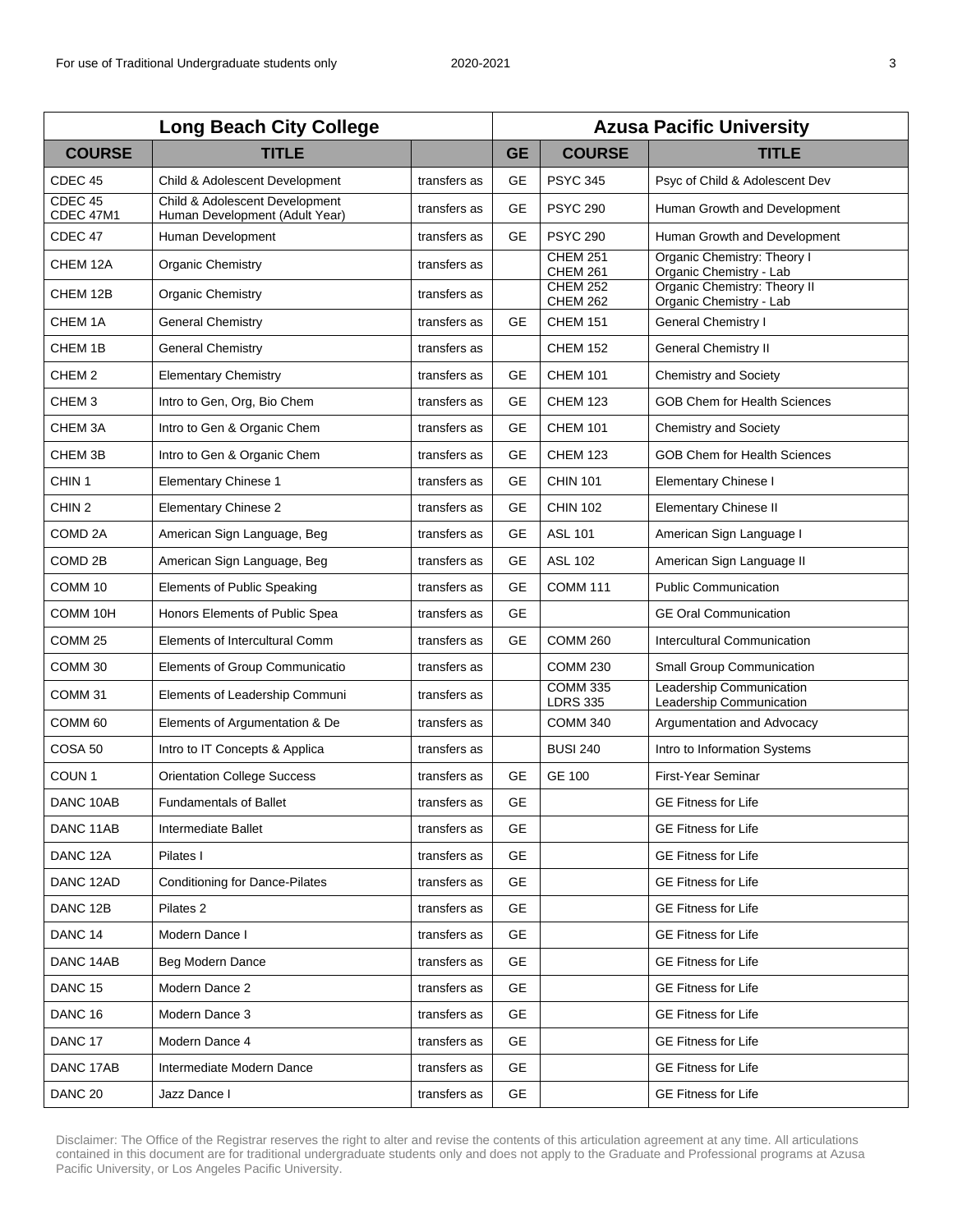| <b>Long Beach City College</b> |                                |              | <b>Azusa Pacific University</b> |                 |                                    |  |
|--------------------------------|--------------------------------|--------------|---------------------------------|-----------------|------------------------------------|--|
| <b>COURSE</b>                  | <b>TITLE</b>                   |              | <b>GE</b>                       | <b>COURSE</b>   | <b>TITLE</b>                       |  |
| DANC 20AB                      | <b>Beginning Jazz Dance</b>    | transfers as | <b>GE</b>                       |                 | <b>GE Fitness for Life</b>         |  |
| DANC <sub>21</sub>             | Jazz Dance 2                   | transfers as | <b>GE</b>                       |                 | <b>GE Fitness for Life</b>         |  |
| DANC 21AB                      | Intermediate Jazz Dance        | transfers as | <b>GE</b>                       |                 | <b>GE Fitness for Life</b>         |  |
| DANC <sub>26</sub>             | Ballet 1                       | transfers as | GE                              |                 | <b>GE Fitness for Life</b>         |  |
| DANC <sub>29</sub>             | Ballet 4                       | transfers as | <b>GE</b>                       |                 | <b>GE Fitness for Life</b>         |  |
| DANC <sub>5</sub>              | Tap Dance I                    | transfers as | <b>GE</b>                       |                 | <b>GE Fitness for Life</b>         |  |
| DANC 5AB                       | Beginning Tap                  | transfers as | <b>GE</b>                       |                 | <b>GE Fitness for Life</b>         |  |
| DANC <sub>6</sub>              | Tap Dance 2                    | transfers as | <b>GE</b>                       |                 | <b>GE Fitness for Life</b>         |  |
| DANC 6AB                       | Intermediate Tap Dance         | transfers as | <b>GE</b>                       |                 | <b>GE Fitness for Life</b>         |  |
| ECON <sub>1</sub>              | Macro Economic Analysis        | transfers as | <b>GE</b>                       | <b>ECON 250</b> | Principles of Macroeconomics       |  |
| ECON 1A                        | Macro Economic Analysis        | transfers as | <b>GE</b>                       | <b>ECON 250</b> | Principles of Macroeconomics       |  |
| <b>ECON 1AH</b>                | Honors Macro Economic Analysis | transfers as | <b>GE</b>                       | <b>ECON 250</b> | Principles of Macroeconomics       |  |
| ECON 1B                        | Micro Economic Analysis        | transfers as |                                 | <b>ECON 251</b> | Principles of Microeconomics       |  |
| ECON 1BH                       | Honors Micro Economic Analysis | transfers as |                                 | <b>ECON 251</b> | Principles of Microeconomics       |  |
| ECON 1H                        | Honors Macro Economic Analysis | transfers as | <b>GE</b>                       | <b>ECON 250</b> | Principles of Macroeconomics       |  |
| ECON <sub>2</sub>              | Micro Economic Analysis        | transfers as |                                 | <b>ECON 251</b> | Principles of Microeconomics       |  |
| ECON 2H                        | Honors Micro Ecnomic Analysis  | transfers as |                                 | <b>ECON 251</b> | Principles of Microeconomics       |  |
| ENGL <sub>1</sub>              | Reading & Composition          | transfers as | <b>GE</b>                       | <b>WRIT 110</b> | Writing 1                          |  |
| ENGL 1H                        | Honors Reading & Composition   | transfers as | GE                              | <b>WRIT 110</b> | Writing 1                          |  |
| ENGL <sub>2</sub>              | Intro to Literature/Compositio | transfers as | <b>GE</b>                       | <b>ENGL 111</b> | <b>Studies in Literature</b>       |  |
| ENGL 2H                        | Honors Intro to Lit./Comp      | transfers as | <b>GE</b>                       | <b>ENGL 111</b> | Studies in Literature              |  |
| ENGL <sub>32</sub>             | Masterpieces of Asian Lit      | transfers as | <b>GE</b>                       |                 | <b>GE Intercultural Competence</b> |  |
| ENGL 4                         | Critical Analysis of Literatur | transfers as | <b>GE</b>                       | <b>ENGL 111</b> | Studies in Literature              |  |
| ENGL 41                        | American Literature I          | transfers as | GE                              |                 | <b>GE Humanities: Literature</b>   |  |
| ENGL 42                        | American Literature II         | transfers as | GE                              | <b>ENGL 244</b> | American Literature to 1865        |  |
| ENGL 44                        | Literature of Western World I  | transfers as | <b>GE</b>                       |                 | <b>GE Humanities: Literature</b>   |  |
| ENGL 44H                       | Honors Lit of the Western Worl | transfers as | <b>GE</b>                       |                 | <b>GE Humanities: Literature</b>   |  |
| ENGL 45                        | Literature of Western World II | transfers as | <b>GE</b>                       | <b>ENGL 224</b> | World Lit to the Renaissance       |  |
| ENGL 45H                       | Honors Lit of the Western Worl | transfers as | <b>GE</b>                       |                 | <b>GE Humanities: Literature</b>   |  |
| ENGL 46                        | Survey of British Lit I        | transfers as | GE                              | <b>ENGL 222</b> | English Literature to 1789         |  |
| ENGL 47                        | Survey of British Lit II       | transfers as | GE                              | <b>ENGL 232</b> | English Literature Since 1789      |  |
| ENGL 4H                        | Honors Critical Analysis Liter | transfers as | GE                              | <b>ENGL 111</b> | Studies in Literature              |  |
| ENGL 79                        | Literature of Diversity        | transfers as | <b>GE</b>                       |                 | <b>GE Intercultural Competence</b> |  |
| <b>FN 20</b>                   | Nutrition and Life             | transfers as |                                 | <b>UNRS 120</b> | Fund. of Human Nutrition           |  |
| FREN 1                         | <b>Elementary French</b>       | transfers as | <b>GE</b>                       | <b>FREN 101</b> | Elementary French I                |  |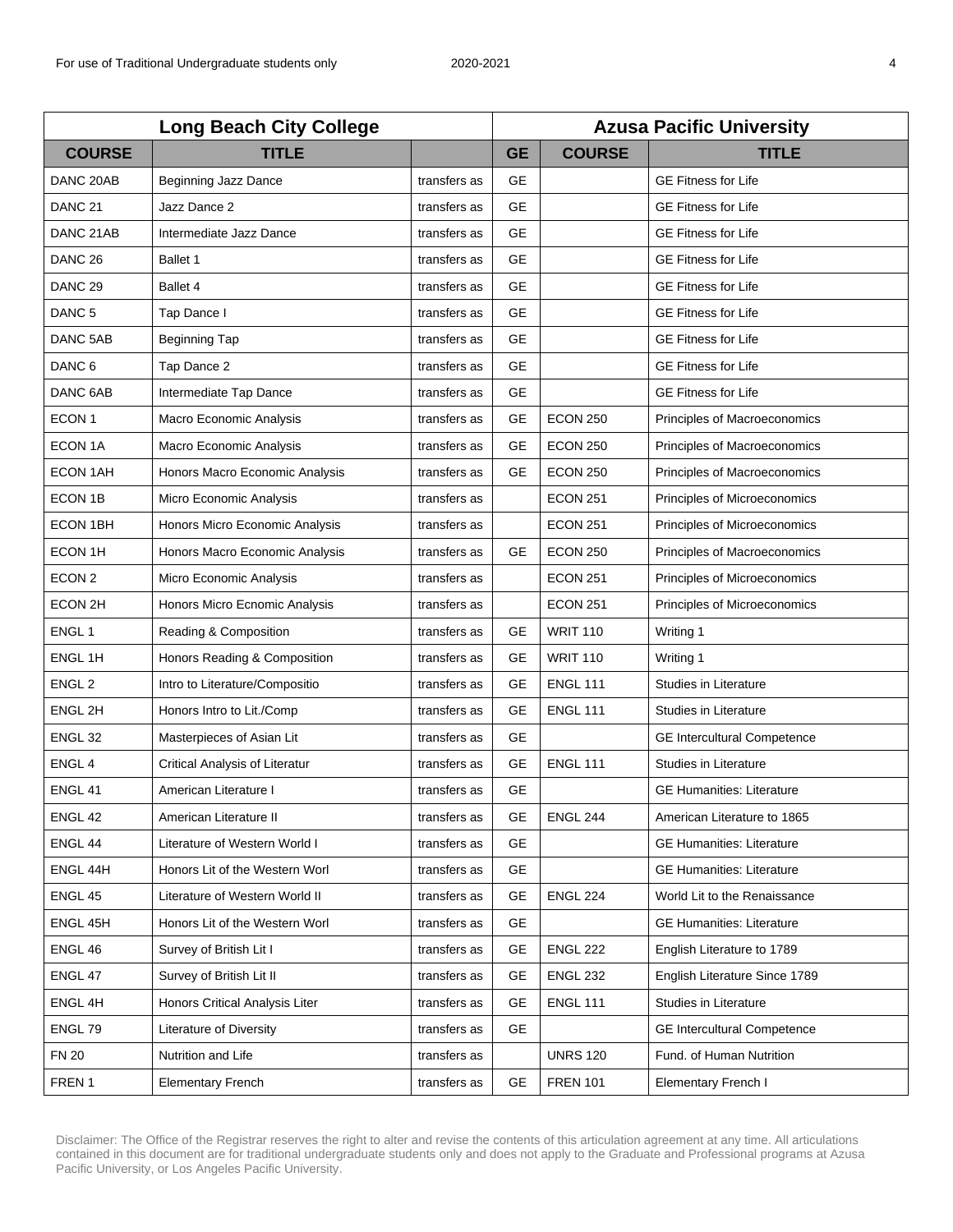| <b>Long Beach City College</b>         |                                                             |              | <b>Azusa Pacific University</b> |                 |                                           |  |
|----------------------------------------|-------------------------------------------------------------|--------------|---------------------------------|-----------------|-------------------------------------------|--|
| <b>COURSE</b>                          | <b>TITLE</b>                                                |              | <b>GE</b>                       | <b>COURSE</b>   | <b>TITLE</b>                              |  |
| FREN 1A<br>FREN 1B                     | Elem French 1A<br>Elem French 1B                            | transfers as | <b>GE</b>                       | <b>FREN 101</b> | <b>Elementary French I</b>                |  |
| FREN 2                                 | <b>Elementary French</b>                                    | transfers as | <b>GE</b>                       | <b>FREN 102</b> | <b>Elementary French II</b>               |  |
| FREN 2A<br>FREN 2B                     | Elem French 2A<br>Elem French 2B                            | transfers as | <b>GE</b>                       | <b>FREN 102</b> | <b>Elementary French II</b>               |  |
| FREN <sub>3</sub>                      | Intermediate French                                         | transfers as |                                 | <b>FREN 201</b> | Intermediate French I                     |  |
| FREN 4                                 | Intermediate French                                         | transfers as |                                 | <b>FREN 202</b> | Intermediate French II                    |  |
| GBUS <sub>5</sub>                      | Intro to Business                                           | transfers as |                                 | <b>BUSI 110</b> | Business and Entrepreneurship             |  |
| GEOG 40                                | World Regional Geography                                    | transfers as |                                 | <b>HIST 210</b> | World Geography                           |  |
| GEOL <sub>1</sub>                      | <b>General Physical Geology</b>                             | transfers as | <b>GE</b>                       | <b>PHYC 130</b> | <b>Earth Science</b>                      |  |
| <b>GEOL 1H</b>                         | Honors Gen Physical Geology                                 | transfers as | <b>GE</b>                       | <b>PHYC 130</b> | <b>Earth Science</b>                      |  |
| GEOL <sub>2</sub>                      | General Geology: Physical                                   | transfers as |                                 | <b>PHYC 125</b> | Earth Science Concepts & Appli            |  |
| GEOL <sub>2</sub><br>GEOL 2L           | Gen Geology: Physical Geol Lab<br>General Geology: Physical | transfers as | <b>GE</b><br><b>GE</b>          | <b>PHYC 130</b> | <b>Earth Science</b><br>Earth Science Lab |  |
| GER <sub>1</sub>                       | <b>Elementary German</b>                                    | transfers as | <b>GE</b>                       | <b>GERM 101</b> | <b>Elementary German I</b>                |  |
| GER <sub>1A</sub><br>GER 1B            | Elem German 1A<br>Elem German 1B                            | transfers as | <b>GE</b>                       | <b>GERM 101</b> | <b>Elementary German I</b>                |  |
| GER <sub>2</sub>                       | <b>Elementary German</b>                                    | transfers as | <b>GE</b>                       | <b>GERM 102</b> | <b>Elementary German II</b>               |  |
| GER <sub>2A</sub><br>GER <sub>2B</sub> | Elem German 2A<br>Elem German 2B                            | transfers as | GE                              | <b>GERM 102</b> | <b>Elementary German II</b>               |  |
| GER <sub>3</sub>                       | Intermediate German                                         | transfers as |                                 | <b>GERM 201</b> | Intermediate German I                     |  |
| GER <sub>3H</sub>                      | Honors Intermediate German                                  | transfers as |                                 | <b>GERM 201</b> | Intermediate German I                     |  |
| GER <sub>4</sub>                       | Intermediate German                                         | transfers as |                                 | <b>GERM 202</b> | Intermediate German II                    |  |
| GER <sub>4H</sub>                      | Honors Intermediate German                                  | transfers as |                                 | <b>GERM 202</b> | Intermediate German II                    |  |
| HIST 10                                | History of Early America                                    | transfers as | <b>GE</b>                       | <b>HIST 151</b> | US History to 1877                        |  |
| HIST 10H                               | Honors Hist of Early America                                | transfers as | <b>GE</b>                       | <b>HIST 151</b> | US History to 1877                        |  |
| HIST <sub>11</sub>                     | History of Modern America                                   | transfers as | <b>GE</b>                       | <b>HIST 152</b> | US History Since 1877                     |  |
| HIST 11H                               | Honors Hist of Modern America                               | transfers as | <b>GE</b>                       | <b>HIST 152</b> | US History Since 1877                     |  |
| HIST <sub>1</sub> A                    | History: Western Civilization                               | transfers as | <b>GE</b>                       | <b>HIST 120</b> | World Civilizations to 1648               |  |
| HIST 1AH                               | Honors Hist of West Euro Civil                              | transfers as | GE                              | <b>HIST 120</b> | World Civilizations to 1648               |  |
| HIST 1B                                | History: Western Civilization                               | transfers as | <b>GE</b>                       | <b>HIST 121</b> | World Civilizations Since 1648            |  |
| HIST 1BH                               | Honors Hist of West Euro Civil                              | transfers as | GE                              | <b>HIST 121</b> | World Civilizations Since 1648            |  |
| HIST <sub>2A</sub>                     | The Ancient World                                           | transfers as | GE                              |                 | <b>GE Humanities: History</b>             |  |
| HIST <sub>2B</sub>                     | <b>World Civilizations</b>                                  | transfers as | GЕ                              | <b>HIST 120</b> | World Civilizations to 1648               |  |
| HIST <sub>2C</sub>                     | The Modern World                                            | transfers as | GE                              | <b>HIST 121</b> | World Civilizations Since 1648            |  |
| HIST 2CH                               | Honors The Modern World                                     | transfers as | <b>GE</b>                       | <b>HIST 121</b> | World Civilizations Since 1648            |  |
| HIST 8A                                | History of the Americas                                     | transfers as | <b>GE</b>                       |                 | <b>GE Humanities: History</b>             |  |
| HIST 8AH                               | Honor Hist of the Americas                                  | transfers as | <b>GE</b>                       |                 | <b>GE Humanities: History</b>             |  |
| HIST 8B                                | History of the Americas                                     | transfers as | <b>GE</b>                       |                 | <b>GE Humanities: History</b>             |  |
| HIST 8BH                               | Honors Hist of the Americas                                 | transfers as | GE                              |                 | <b>GE Humanities: History</b>             |  |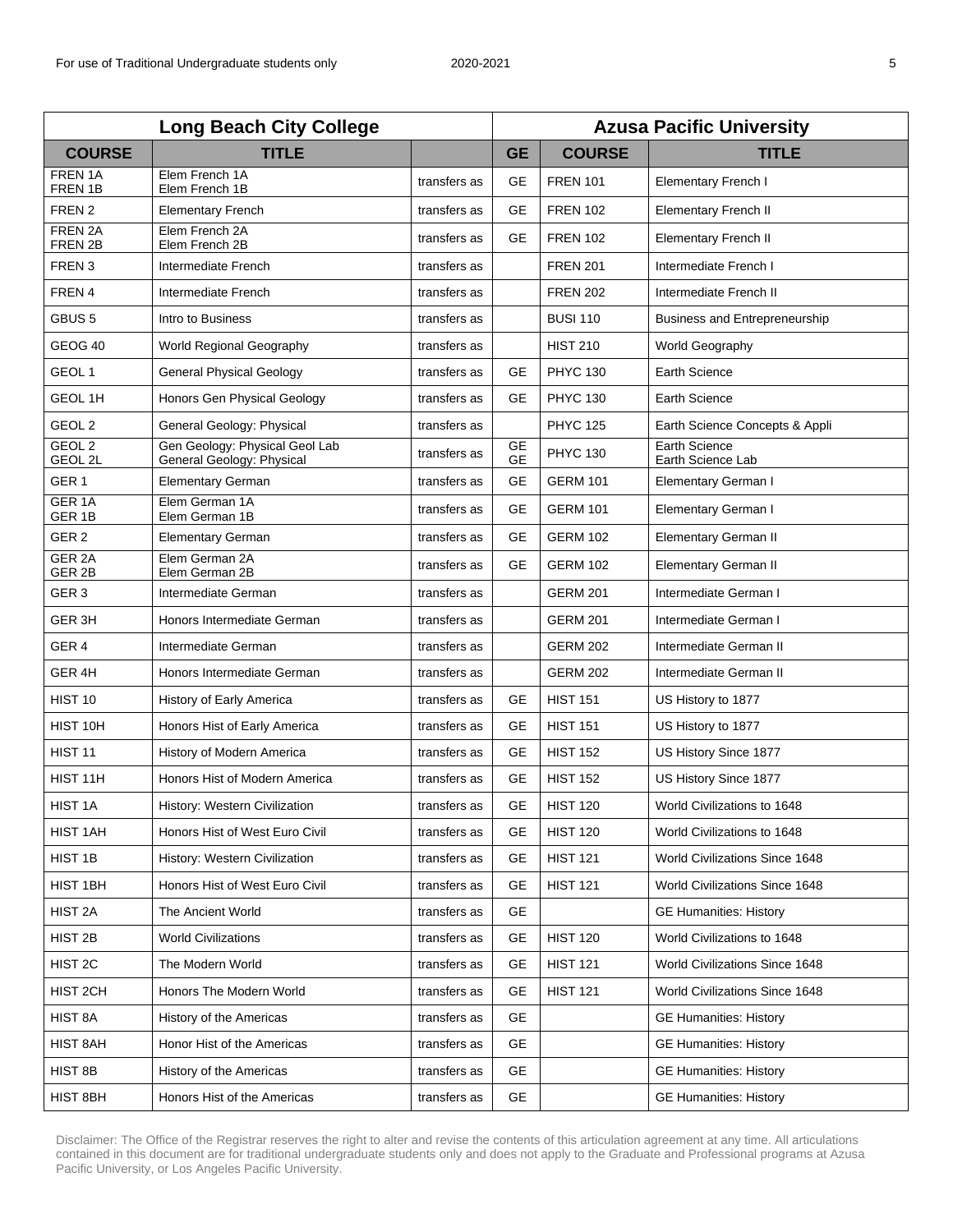| <b>Long Beach City College</b>   |                                      |              | <b>Azusa Pacific University</b> |                 |                               |  |
|----------------------------------|--------------------------------------|--------------|---------------------------------|-----------------|-------------------------------|--|
| <b>COURSE</b>                    | <b>TITLE</b>                         |              | <b>GE</b>                       | <b>COURSE</b>   | <b>TITLE</b>                  |  |
| HLED <sub>2</sub>                | Intro to Health Education            | transfers as | <b>GE</b>                       | <b>PE 240</b>   | <b>Health Education</b>       |  |
| HLED <sub>3</sub>                | Contemporary Health Problems         | transfers as | <b>GE</b>                       | PE 240          | <b>Health Education</b>       |  |
| HLED <sub>4</sub>                | Women's Health Issues                | transfers as | <b>GE</b>                       | <b>PE 240</b>   | <b>Health Education</b>       |  |
| HLED <sub>5</sub>                | Men's Health Issues                  | transfers as | <b>GE</b>                       | <b>PE 240</b>   | <b>Health Education</b>       |  |
| HS <sub>1</sub>                  | Intro to Social Work                 | transfers as | <b>GE</b>                       | <b>SOCW 250</b> | Intro to Social Work          |  |
| <b>HUMA1</b>                     | <b>Comparative World Cultures</b>    | transfers as | <b>GE</b>                       |                 | <b>GE Humanities: History</b> |  |
| HUMA 1H                          | Honors Comparative World Cultu       | transfers as | <b>GE</b>                       |                 | <b>GE Humanities: History</b> |  |
| <b>ITAL 1</b>                    | Elementary Italian                   | transfers as | GE                              | <b>MODL 101</b> | Modern Language I             |  |
| <b>ITAL 1A</b><br><b>ITAL 1B</b> | Elem Italian 1A<br>Elem Italian 1B   | transfers as | GE                              | MODL 101        | Modern Language I             |  |
| <b>ITAL 2</b>                    | Elementary Italian                   | transfers as | GE                              | <b>MODL 102</b> | Modern Language II            |  |
| <b>ITAL 2A</b><br><b>ITAL 2B</b> | Elem Italian<br>Elem Italian         | transfers as | <b>GE</b>                       | <b>MODL 102</b> | Modern Language II            |  |
| JAPA 1                           | <b>Elementary Japanese</b>           | transfers as | GE                              | <b>JAPA 101</b> | Elementary Japanese I         |  |
| JAPA 1A<br>JAPA 1B               | Elem Japanese 1A<br>Elem Japanese 1B | transfers as | <b>GE</b>                       | <b>JAPA 101</b> | Elementary Japanese I         |  |
| JAPA <sub>2</sub>                | Elementary Japanese                  | transfers as | <b>GE</b>                       | <b>JAPA 102</b> | Elementary Japanese II        |  |
| JOUR 10                          | Intro to Global Media Communic       | transfers as |                                 | <b>COMM 200</b> | Intro to Mass Communication   |  |
| <b>JOUR 20</b>                   | Beg Newswriting & Reporting          | transfers as |                                 | <b>JOUR 210</b> | News Writing and Reporting    |  |
| KHME 10                          | Khmer for Heritage Speakers          | transfers as | <b>GE</b>                       |                 | Intermediate Modern Language  |  |
| KHME <sub>9</sub>                | Khmer for Heritage Speakers          | transfers as | <b>GE</b>                       |                 | Intermediate Modern Language  |  |
| KINA 1AD                         | PE for the Physically Limited        | transfers as | <b>GE</b>                       |                 | <b>GE Fitness for Life</b>    |  |
| KING 14                          | <b>Basketball</b>                    | transfers as | <b>GE</b>                       |                 | <b>GE Fitness for Life</b>    |  |
| KING 14B                         | Basketball                           | transfers as | <b>GE</b>                       |                 | <b>GE Fitness for Life</b>    |  |
| <b>KING 65</b>                   | <b>Martial Arts</b>                  | transfers as | <b>GE</b>                       |                 | <b>GE Fitness for Life</b>    |  |
| KING 65B                         | <b>Martial Arts</b>                  | transfers as | <b>GE</b>                       |                 | <b>GE Fitness for Life</b>    |  |
| <b>KING 70</b>                   | Soccer                               | transfers as | GE                              |                 | <b>GE Fitness for Life</b>    |  |
| KING 70B                         | Soccer                               | transfers as | <b>GE</b>                       |                 | <b>GE Fitness for Life</b>    |  |
| KING 74                          | Softball                             | transfers as | <b>GE</b>                       |                 | <b>GE Fitness for Life</b>    |  |
| KING 76                          | Swimming                             | transfers as | <b>GE</b>                       |                 | <b>GE Fitness for Life</b>    |  |
| KING 83                          | Tennis                               | transfers as | <b>GE</b>                       |                 | <b>GE Fitness for Life</b>    |  |
| KING 84                          | Tennis                               | transfers as | <b>GE</b>                       |                 | <b>GE Fitness for Life</b>    |  |
| <b>KING 86</b>                   | <b>Touch Football</b>                | transfers as | <b>GE</b>                       |                 | <b>GE Fitness for Life</b>    |  |
| <b>KING 88</b>                   | Track & Field                        | transfers as | GE.                             |                 | <b>GE Fitness for Life</b>    |  |
| <b>KING 90</b>                   | Volleyball                           | transfers as | <b>GE</b>                       |                 | <b>GE Fitness for Life</b>    |  |
| KING 90B                         | Volleyball                           | transfers as | GE                              |                 | <b>GE Fitness for Life</b>    |  |
| <b>KING 92</b>                   | Sand Volleyball                      | transfers as | <b>GE</b>                       |                 | <b>GE Fitness for Life</b>    |  |
| KING 92B                         | Sand Volleyball                      | transfers as | <b>GE</b>                       |                 | <b>GE Fitness for Life</b>    |  |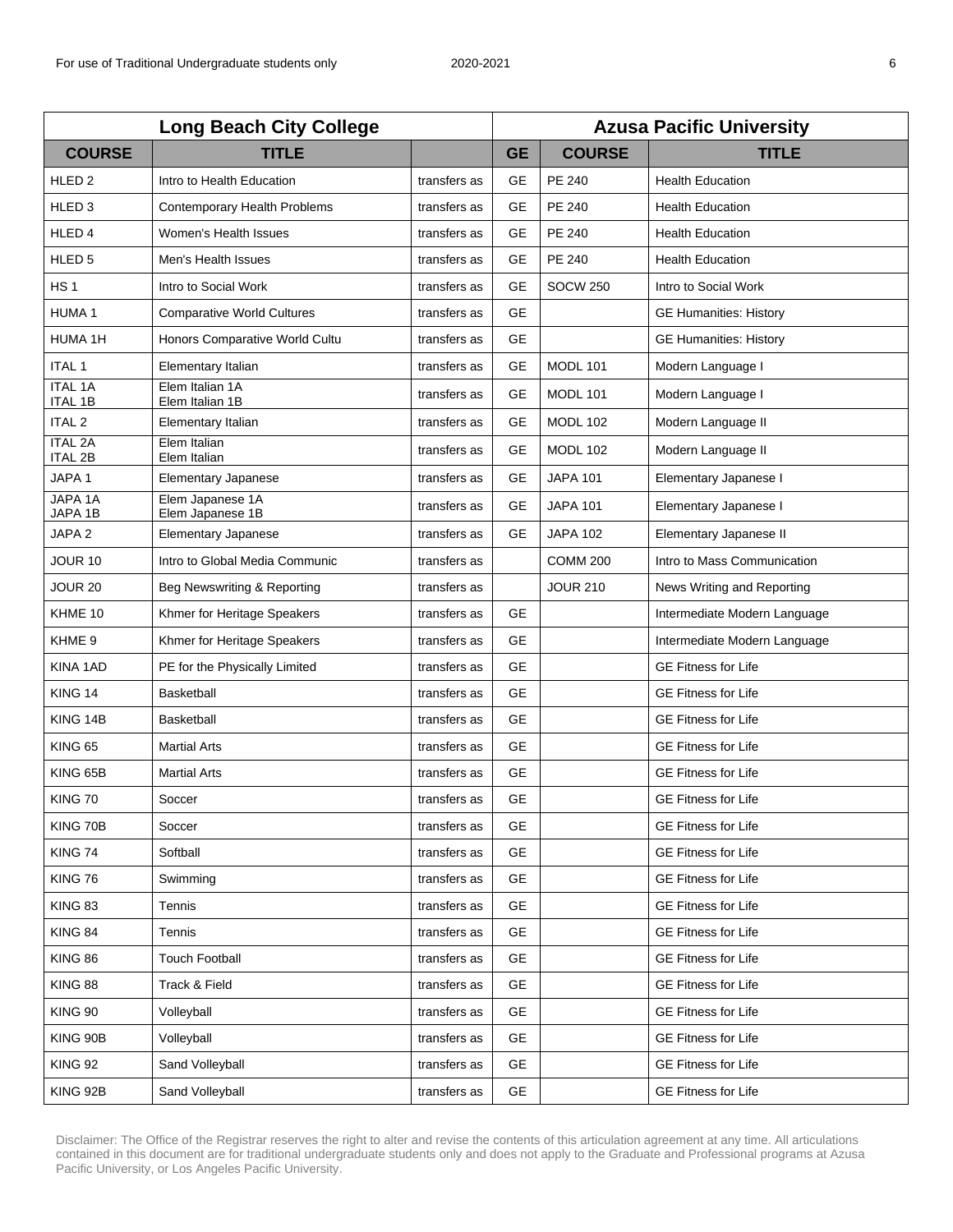| <b>Long Beach City College</b> |                                                                  |              | <b>Azusa Pacific University</b> |                 |                                       |  |
|--------------------------------|------------------------------------------------------------------|--------------|---------------------------------|-----------------|---------------------------------------|--|
| <b>COURSE</b>                  | <b>TITLE</b>                                                     |              | <b>GE</b>                       | <b>COURSE</b>   | <b>TITLE</b>                          |  |
| KINPF <sub>14</sub>            | Yoga                                                             | transfers as | <b>GE</b>                       |                 | <b>GE Fitness for Life</b>            |  |
| KINPF <sub>17</sub>            | Jogging                                                          | transfers as | <b>GE</b>                       |                 | <b>GE Fitness for Life</b>            |  |
| KINPF 17B                      | Jogging                                                          | transfers as | <b>GE</b>                       |                 | <b>GE Fitness for Life</b>            |  |
| KINPF <sub>18</sub>            | <b>Triathlon Training</b>                                        | transfers as | <b>GE</b>                       |                 | <b>GE Fitness for Life</b>            |  |
| KINPF <sub>18B</sub>           | <b>Triathlon Training</b>                                        | transfers as | <b>GE</b>                       |                 | <b>GE Fitness for Life</b>            |  |
| KINPF <sub>21</sub>            | Low Impact Cardio                                                | transfers as | <b>GE</b>                       |                 | <b>GE Fitness for Life</b>            |  |
| KINPF <sub>22</sub>            | <b>Physical Fitness</b>                                          | transfers as | <b>GE</b>                       |                 | <b>GE Fitness for Life</b>            |  |
| KINPF <sub>22B</sub>           | <b>Physical Fitness</b>                                          | transfers as | <b>GE</b>                       |                 | <b>GE Fitness for Life</b>            |  |
| KINPF <sub>23</sub>            | <b>Cycling Conditioning</b>                                      | transfers as | <b>GE</b>                       |                 | <b>GE Fitness for Life</b>            |  |
| KINPF <sub>24</sub>            | Cardio Cross Fit                                                 | transfers as | <b>GE</b>                       |                 | <b>GE Fitness for Life</b>            |  |
| KINPF <sub>3</sub>             | Aqua Calisthenics                                                | transfers as | <b>GE</b>                       |                 | <b>GE Fitness for Life</b>            |  |
| KINPF <sub>4</sub>             | Deep Water Aerobics                                              | transfers as | <b>GE</b>                       |                 | <b>GE Fitness for Life</b>            |  |
| KINPF <sub>41</sub>            | <b>Swimming Fitness</b>                                          | transfers as | <b>GE</b>                       |                 | <b>GE Fitness for Life</b>            |  |
| KINPF 42                       | <b>Swimming Fitness</b>                                          | transfers as | <b>GE</b>                       |                 | <b>GE Fitness for Life</b>            |  |
| KINPF <sub>48</sub>            | Swim Fitness/Polo                                                | transfers as | <b>GE</b>                       |                 | <b>GE Fitness for Life</b>            |  |
| KINPF <sub>5</sub>             | Dance Aerobics                                                   | transfers as | <b>GE</b>                       |                 | <b>GE Fitness for Life</b>            |  |
| KINPF <sub>53</sub>            | <b>Resistance Training</b>                                       | transfers as | <b>GE</b>                       |                 | <b>GE Fitness for Life</b>            |  |
| KINPF 53B                      | <b>Resistance Training</b>                                       | transfers as | <b>GE</b>                       |                 | <b>GE Fitness for Life</b>            |  |
| KINPF <sub>54</sub>            | Weight Training                                                  | transfers as | <b>GE</b>                       |                 | <b>GE Fitness for Life</b>            |  |
| KINPF 54B                      | <b>Weight Training</b>                                           | transfers as | <b>GE</b>                       |                 | <b>GE Fitness for Life</b>            |  |
| KINPF <sub>6</sub>             | <b>Cardio Fitness</b>                                            | transfers as | <b>GE</b>                       |                 | <b>GE Fitness for Life</b>            |  |
| KINPF <sub>8</sub>             | <b>Circuit Weight Training</b>                                   | transfers as | <b>GE</b>                       |                 | <b>GE Fitness for Life</b>            |  |
| KINPF <sub>81</sub>            | Fitness & Wellness Center                                        | transfers as | <b>GE</b>                       |                 | <b>GE Fitness for Life</b>            |  |
| KINPF 84A                      | Fitness & Wellness                                               | transfers as | <b>GE</b>                       |                 | <b>GE Fitness for Life</b>            |  |
| KINPF 84B                      | <b>Fitness &amp; Wellness</b>                                    | transfers as | <b>GE</b>                       |                 | <b>GE Fitness for Life</b>            |  |
| KINPF <sub>8B</sub>            | <b>Circuit Weight Training</b>                                   | transfers as | <b>GE</b>                       |                 | <b>GE Fitness for Life</b>            |  |
| KINPP 1                        | Introduction to Kinesiology                                      | transfers as |                                 | <b>KIN 102</b>  | Foundations of Kinesiology            |  |
| KINPP 12                       | <b>Techniques of Physical Fitness</b>                            | transfers as | <b>GE</b>                       | <b>FFL 131</b>  | Fitness for Life: Kinesiology         |  |
| KINPP 23                       | First Aid and Safety                                             | transfers as |                                 | <b>KIN 220</b>  | <b>Emerg Care and Clinical Skills</b> |  |
| KINPP 70A<br>KINPP 70B         | Exercise Sci & Fitness Assessm<br>Fitness Prog Design & Instruct | transfers as |                                 | <b>KIN 242</b>  | <b>Fund Principles of Fitness</b>     |  |
| LAW 18A                        | <b>Business Law</b>                                              | transfers as |                                 | <b>BUSI 296</b> | <b>Business Law</b>                   |  |
| MATH 27                        | Prob & Stats for Elem Teachers                                   | transfers as | <b>GE</b>                       |                 | <b>GE Quantitative Literacy</b>       |  |
| MATH 37                        | <b>Finite Mathematics</b>                                        | transfers as | <b>GE</b>                       |                 | <b>GE Quantitative Literacy</b>       |  |
| MATH 37H                       | <b>Honors Finite Mathematics</b>                                 | transfers as | <b>GE</b>                       |                 | <b>GE Quantitative Literacy</b>       |  |
| MATH 40                        | Trigonometry                                                     | transfers as | <b>GE</b>                       |                 | <b>GE Quantitative Literacy</b>       |  |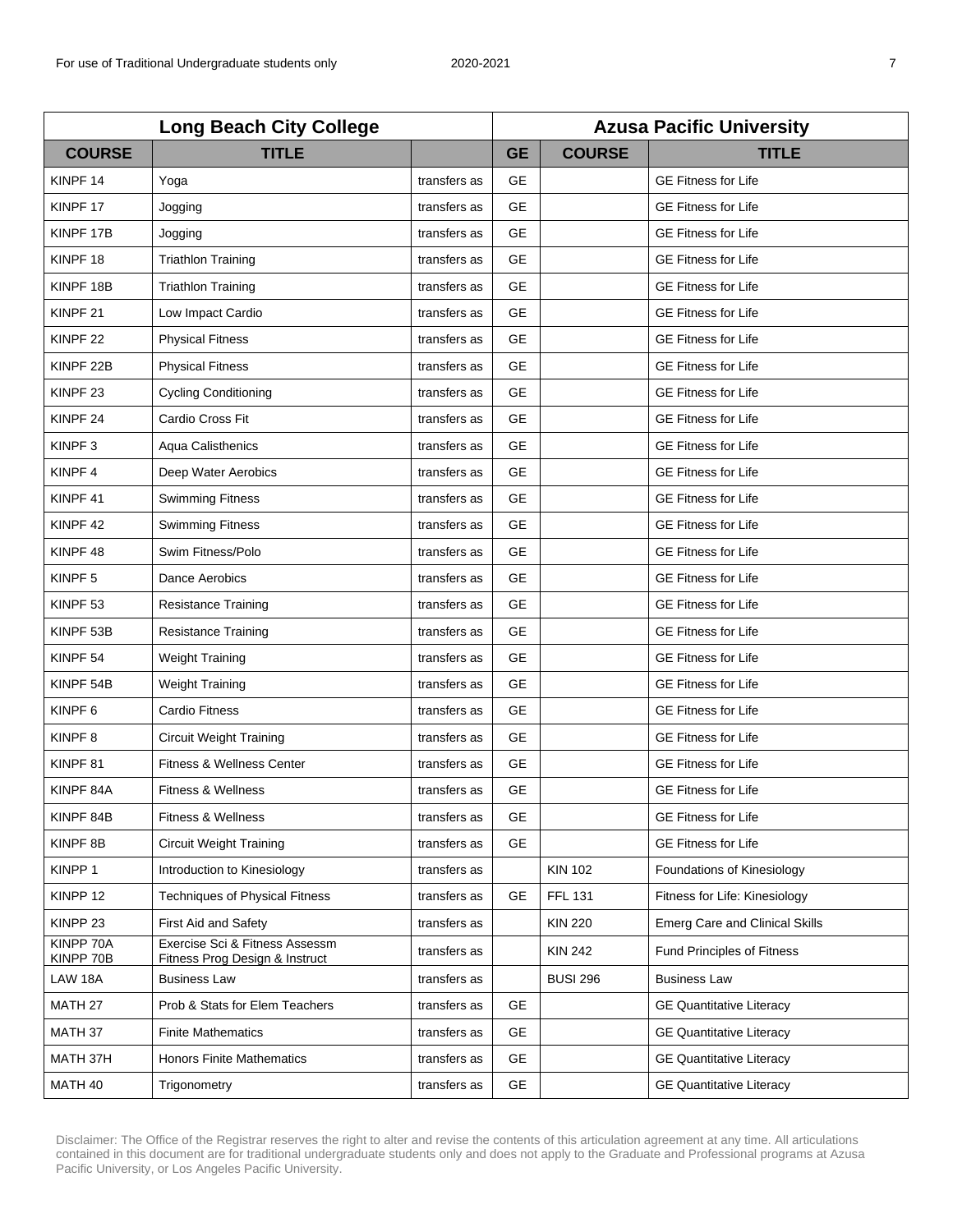| <b>Long Beach City College</b> |                                |              | <b>Azusa Pacific University</b> |                                    |                                                  |  |
|--------------------------------|--------------------------------|--------------|---------------------------------|------------------------------------|--------------------------------------------------|--|
| <b>COURSE</b>                  | <b>TITLE</b>                   |              | <b>GE</b>                       | <b>COURSE</b>                      | <b>TITLE</b>                                     |  |
| MATH <sub>45</sub>             | College Algebra                | transfers as | <b>GE</b>                       | <b>MATH 110</b>                    | College Algebra                                  |  |
| MATH <sub>47</sub>             | <b>Calculus for Business</b>   | transfers as |                                 | <b>MATH 151</b>                    | <b>Applied Calculus I</b>                        |  |
| MATH <sub>50</sub>             | <b>Precalculus Math</b>        | transfers as |                                 | <b>MATH 150</b>                    | Precalculus                                      |  |
| MATH 50H                       | Honors Pre-Calculus            | transfers as |                                 | <b>MATH 150</b>                    | Precalculus                                      |  |
| MATH <sub>55</sub>             | <b>Discrete Mathematics</b>    | transfers as |                                 | <b>MATH 280</b>                    | Discrete Mathematics and Proof                   |  |
| MATH <sub>60</sub>             | <b>First Calculus Course</b>   | transfers as |                                 | <b>MATH 165</b>                    | Calculus I                                       |  |
| MATH 60H                       | Honors First Calculus Course   | transfers as |                                 | <b>MATH 165</b>                    | Calculus I                                       |  |
| MATH 70                        | Second Calculus Course         | transfers as |                                 | <b>MATH 166</b><br><b>MATH 167</b> | Calculus II<br>Sequences and Series              |  |
| MATH 70H                       | Honors Second Calculus Course  | transfers as |                                 | <b>MATH 166</b><br><b>MATH 167</b> | Calculus II<br>Sequences and Series              |  |
| MATH 80                        | <b>Third Calculus Course</b>   | transfers as |                                 | <b>MATH 268</b><br><b>MATH 269</b> | Multivariable Calculus<br><b>Vector Calculus</b> |  |
| MATH <sub>84</sub>             | Intro Differential Egns & Line | transfers as | <b>GE</b>                       |                                    | <b>GE Quantitative Literacy</b>                  |  |
| MGMT 49A                       | Intro to Management            | transfers as |                                 | <b>MGMT 210</b>                    | Principles of Management                         |  |
| MGMT <sub>58</sub>             | Leadership & Supervision       | transfers as |                                 | <b>MGMT 210</b>                    | Principles of Management                         |  |
| MGMT <sub>60</sub>             | Mgmt & Organization Behavior   | transfers as |                                 | <b>MGMT 210</b>                    | Principles of Management                         |  |
| MUSI 10AD                      | Musicianship III               | transfers as |                                 | <b>MUS 217</b>                     | Practical Musicianship III                       |  |
| MUSI 16AD                      | Musicianship IV                | transfers as |                                 | <b>MUS 220</b>                     | Practical Musicianship IV                        |  |
| MUSI 1A                        | Music Theory I                 | transfers as | <b>GE</b>                       | <b>MUS 121</b>                     | Music Theory I                                   |  |
| MUSI 1B                        | Music Theory II                | transfers as |                                 | <b>MUS 122</b>                     | Music Theory II                                  |  |
| MUSI 2A                        | Music Theory III               | transfers as |                                 | <b>MUS 221</b>                     | Music Theory III                                 |  |
| MUSI 2B                        | Music Theory IV                | transfers as |                                 | <b>MUS 222</b>                     | Music Theory IV                                  |  |
| MUSI 30A                       | Music Hist: Antiquity to 1750  | transfers as | <b>GE</b>                       |                                    | <b>GE Humanities: Fine Arts</b>                  |  |
| MUSI 30B                       | Music Hist: 1750-Present       | transfers as | <b>GE</b>                       |                                    | <b>GE Humanities: Fine Arts</b>                  |  |
| MUSI 31                        | <b>Music Fundamentals</b>      | transfers as | <b>GE</b>                       | <b>MUS 120</b>                     | <b>Music Fundamentals</b>                        |  |
| MUSI 33B                       | <b>Intercultural Music</b>     | transfers as | GE                              |                                    | <b>GE Humanities: Fine Arts</b>                  |  |
| <b>MUSI 35</b>                 | Music of Multicultural America | transfers as | GE                              |                                    | <b>GE Humanities: Fine Arts</b>                  |  |
| MUSI 40                        | Appreciation of Music          | transfers as | <b>GE</b>                       | <b>MUS 250</b>                     | Music and Civilization                           |  |
| MUSI 40H                       | Honors Appreciation of Music   | transfers as | <b>GE</b>                       | <b>MUS 250</b>                     | Music and Civilization                           |  |
| MUSI 5                         | Musicianship I                 | transfers as |                                 | <b>MUS 133</b>                     | Practical Musicianship I                         |  |
| MUSI 51A                       | Beginning Piano 1              | transfers as |                                 | <b>MUS 103</b>                     | <b>Beginning Piano Class</b>                     |  |
| MUSI 51B                       | Beginning Piano 2              | transfers as |                                 | <b>MUS 104</b>                     | <b>Elementary Piano Class</b>                    |  |
| MUSI 51C                       | Intermediate Piano I           | transfers as |                                 | <b>MUS 105</b>                     | Intermediate Piano Class                         |  |
| MUSI 51D                       | Intermediate Piano             | transfers as |                                 | <b>MUS 106</b>                     | Advanced - Intermediate Piano                    |  |
| MUSI 52AD                      | Adv Piano                      | transfers as |                                 | <b>MUS 107</b>                     | Advanced - Intermediate Piano                    |  |
| MUSI 55AD                      | Guitar                         | transfers as |                                 | <b>MUS 110</b>                     | <b>Elementary Guitar Methods</b>                 |  |
| MUSI 5AD                       | Musicianship                   | transfers as |                                 | <b>MUS 133</b>                     | Practical Musicianship I                         |  |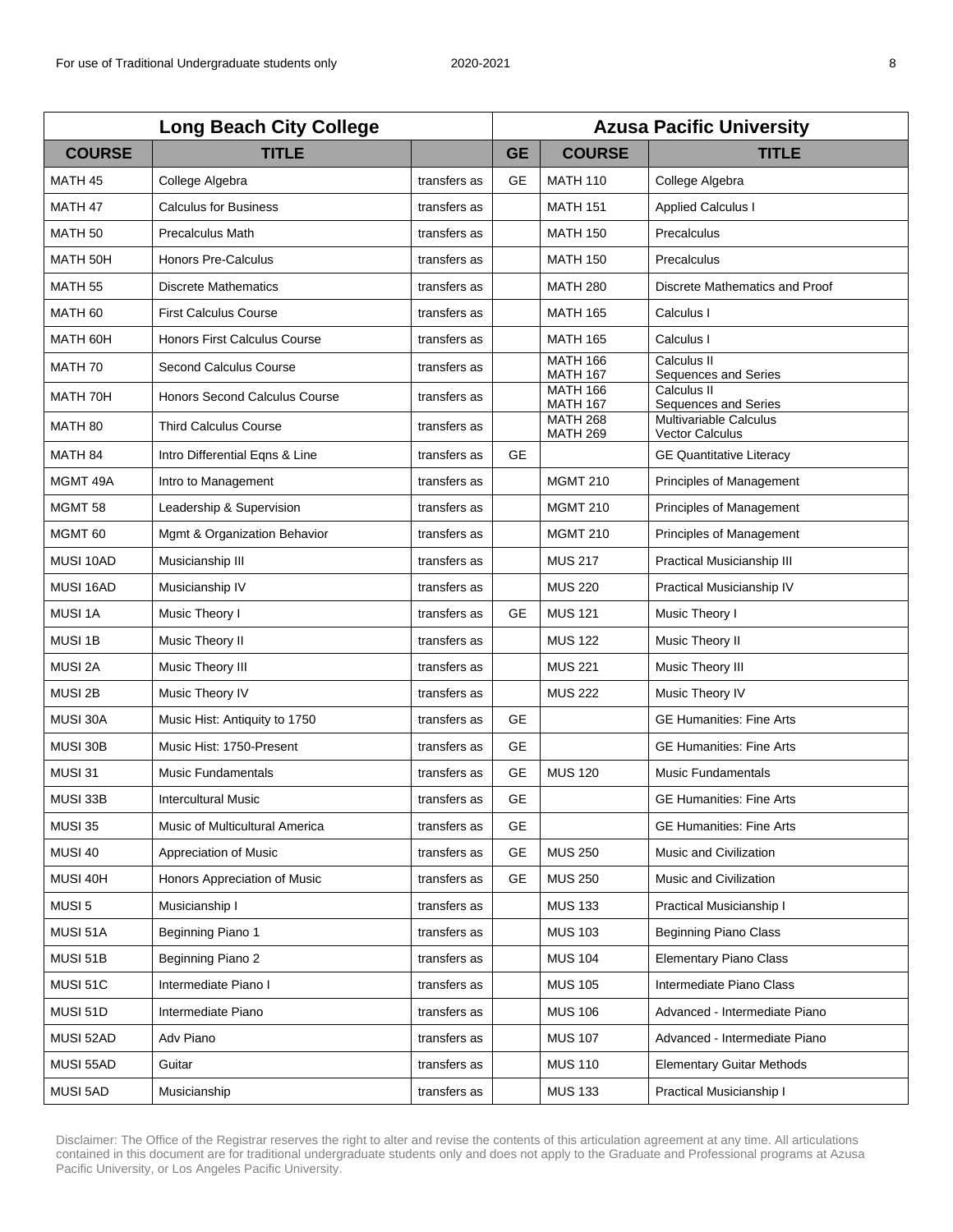| <b>Long Beach City College</b> |                               |              | <b>Azusa Pacific University</b> |                |                              |  |
|--------------------------------|-------------------------------|--------------|---------------------------------|----------------|------------------------------|--|
| <b>COURSE</b>                  | <b>TITLE</b>                  |              | <b>GE</b>                       | <b>COURSE</b>  | <b>TITLE</b>                 |  |
| MUSI <sub>6</sub>              | Intro to Music Theory         | transfers as | <b>GE</b>                       | <b>MUS 120</b> | <b>Music Fundamentals</b>    |  |
| MUSI <sub>7</sub>              | <b>Elementary Voice</b>       | transfers as |                                 | <b>MUS 101</b> | <b>Beginning Voice Class</b> |  |
| <b>MUSI 7AB</b>                | <b>Elementary Voice</b>       | transfers as |                                 | <b>MUS 101</b> | <b>Beginning Voice Class</b> |  |
| <b>MUSI 8AD</b>                | Adv Voice                     | transfers as |                                 | <b>MUS 102</b> | Intermediate Voice Class     |  |
| MUSI <sub>9</sub>              | Musicianship II               | transfers as |                                 | <b>MUS 134</b> | Practical Musicianship II    |  |
| <b>MUSI 9AD</b>                | Musicianship II               | transfers as |                                 | <b>MUS 134</b> | Practical Musicianship II    |  |
| PEA 1AD                        | PE for the Physically Limited | transfers as | <b>GE</b>                       |                | <b>GE Fitness for Life</b>   |  |
| PEG 11AD                       | Baseball                      | transfers as | <b>GE</b>                       |                | <b>GE Fitness for Life</b>   |  |
| PEG 12AD                       | Baseball                      | transfers as | <b>GE</b>                       |                | <b>GE Fitness for Life</b>   |  |
| PEG 13AD                       | Basketball                    | transfers as | <b>GE</b>                       |                | <b>GE Fitness for Life</b>   |  |
| PEG 14AD                       | <b>Basketball</b>             | transfers as | <b>GE</b>                       | <b>FFL 110</b> | Fitness for Life: Basketball |  |
| PEG 69AD                       | Soccer                        | transfers as | <b>GE</b>                       |                | <b>GE Fitness for Life</b>   |  |
| PEG 70AD                       | Soccer                        | transfers as | <b>GE</b>                       |                | <b>GE Fitness for Life</b>   |  |
| PEG 73AD                       | Softball                      | transfers as | <b>GE</b>                       |                | <b>GE Fitness for Life</b>   |  |
| PEG 74AD                       | Softball                      | transfers as | <b>GE</b>                       |                | <b>GE Fitness for Life</b>   |  |
| PEG 75AD                       | Swimming                      | transfers as | <b>GE</b>                       |                | <b>GE Fitness for Life</b>   |  |
| PEG 76AD                       | Swimming                      | transfers as | <b>GE</b>                       |                | <b>GE Fitness for Life</b>   |  |
| PEG 85AD                       | <b>Touch Football</b>         | transfers as | <b>GE</b>                       |                | <b>GE Fitness for Life</b>   |  |
| PEG 86AD                       | <b>Touch Football</b>         | transfers as | <b>GE</b>                       |                | <b>GE Fitness for Life</b>   |  |
| PEG 87AD                       | Track & Field                 | transfers as | <b>GE</b>                       |                | <b>GE Fitness for Life</b>   |  |
| PEG 88AD                       | Track & Field                 | transfers as | <b>GE</b>                       |                | <b>GE Fitness for Life</b>   |  |
| PEIA 13AD                      | Soccer                        | transfers as | <b>GE</b>                       |                | <b>GE Fitness for Life</b>   |  |
| PEIA 13M1                      | Soccer                        | transfers as | <b>GE</b>                       |                | <b>GE Fitness for Life</b>   |  |
| PEIA 15AD                      | Swimming                      | transfers as | GE                              |                | <b>GE Fitness for Life</b>   |  |
| <b>PEIA 15M1</b>               | Swimming                      | transfers as | <b>GE</b>                       |                | <b>GE Fitness for Life</b>   |  |
| PEIA 17AD                      | Tennis                        | transfers as | <b>GE</b>                       |                | <b>GE Fitness for Life</b>   |  |
| PEIA 17M1                      | Tennis                        | transfers as | <b>GE</b>                       |                | <b>GE Fitness for Life</b>   |  |
| PEIA 19AD                      | Track & Field                 | transfers as | <b>GE</b>                       |                | <b>GE Fitness for Life</b>   |  |
| PEIA 19M1                      | Track & Field: Men            | transfers as | <b>GE</b>                       |                | <b>GE Fitness for Life</b>   |  |
| PEIA 1AD                       | Baseball                      | transfers as | GE.                             |                | <b>GE Fitness for Life</b>   |  |
| PEIA 1M1                       | Baseball                      | transfers as | <b>GE</b>                       |                | <b>GE Fitness for Life</b>   |  |
| PEIA 21AD                      | Volleyball                    | transfers as | <b>GE</b>                       |                | <b>GE Fitness for Life</b>   |  |
| <b>PEIA 21M1</b>               | Volleyball                    | transfers as | <b>GE</b>                       |                | <b>GE Fitness for Life</b>   |  |
| PEIA 23AD                      | Water Polo (Men)              | transfers as | GE                              |                | <b>GE Fitness for Life</b>   |  |
| PEIA 23M1                      | Water Polo                    | transfers as | <b>GE</b>                       |                | <b>GE Fitness for Life</b>   |  |
|                                |                               |              |                                 |                |                              |  |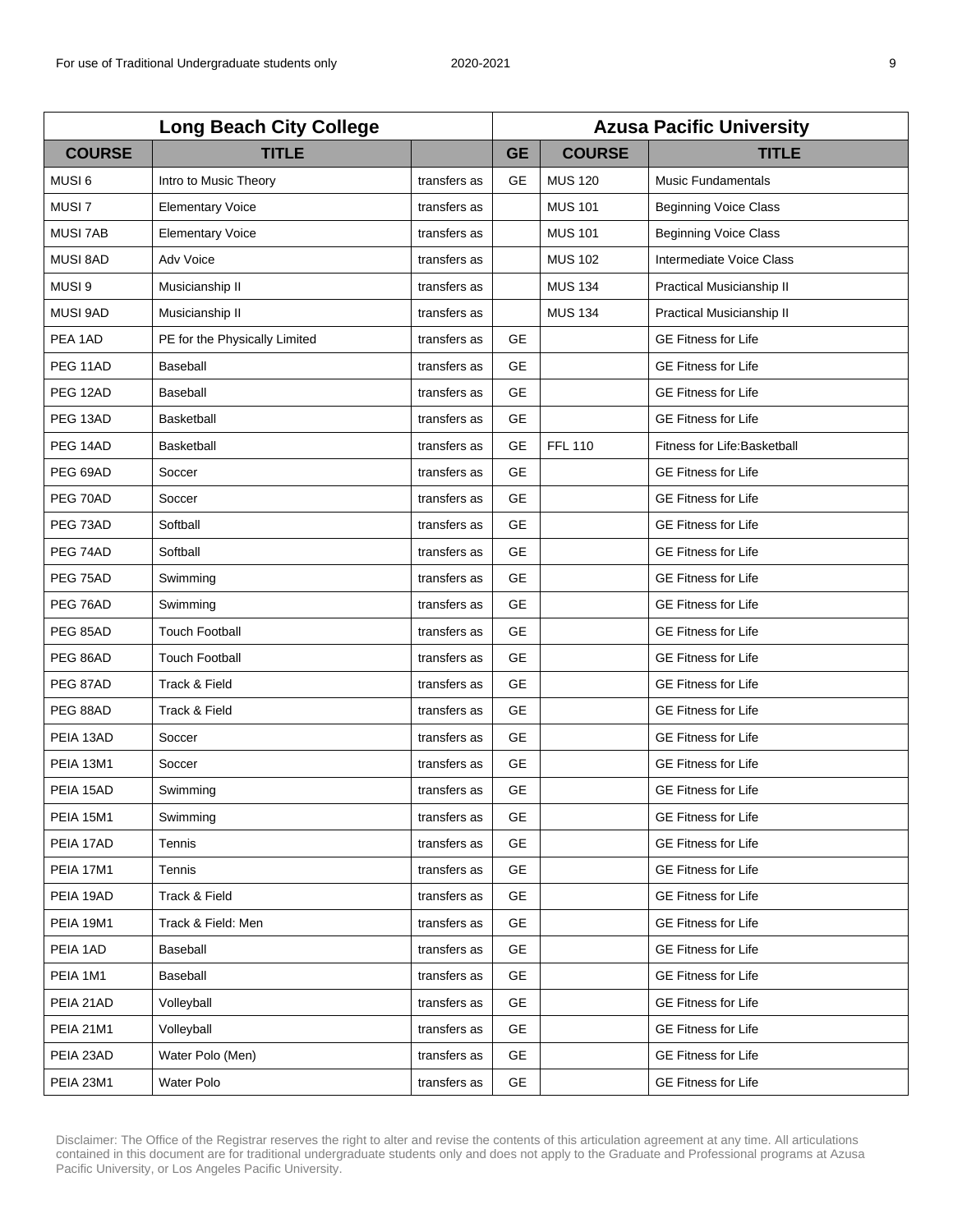| <b>Long Beach City College</b> |                                |              | <b>Azusa Pacific University</b> |               |                            |  |
|--------------------------------|--------------------------------|--------------|---------------------------------|---------------|----------------------------|--|
| <b>COURSE</b>                  | <b>TITLE</b>                   |              | <b>GE</b>                       | <b>COURSE</b> | <b>TITLE</b>               |  |
| PEIA 27AD                      | Basketball                     | transfers as | <b>GE</b>                       |               | <b>GE Fitness for Life</b> |  |
| <b>PEIA 27M1</b>               | Basketball (Women)             | transfers as | <b>GE</b>                       |               | <b>GE Fitness for Life</b> |  |
| PEIA 29AD                      | <b>Cross Country</b>           | transfers as | <b>GE</b>                       |               | <b>GE Fitness for Life</b> |  |
| <b>PEIA 29M1</b>               | <b>Cross Country</b>           | transfers as | <b>GE</b>                       |               | <b>GE Fitness for Life</b> |  |
| PEIA 31AD                      | Golf                           | transfers as | <b>GE</b>                       |               | <b>GE Fitness for Life</b> |  |
| PEIA 31M1                      | Golf                           | transfers as | <b>GE</b>                       |               | <b>GE Fitness for Life</b> |  |
| PEIA 35AD                      | Soccer                         | transfers as | <b>GE</b>                       |               | <b>GE Fitness for Life</b> |  |
| <b>PEIA 35M1</b>               | Soccer                         | transfers as | <b>GE</b>                       |               | <b>GE Fitness for Life</b> |  |
| PEIA 37AD                      | Softball                       | transfers as | <b>GE</b>                       |               | <b>GE Fitness for Life</b> |  |
| PEIA 37M1                      | Softball                       | transfers as | <b>GE</b>                       |               | <b>GE Fitness for Life</b> |  |
| PEIA 39AD                      | Swimming                       | transfers as | <b>GE</b>                       |               | <b>GE Fitness for Life</b> |  |
| PEIA 39M1                      | Swimming                       | transfers as | <b>GE</b>                       |               | <b>GE Fitness for Life</b> |  |
| PEIA 3AD                       | <b>Basketball</b>              | transfers as | <b>GE</b>                       |               | <b>GE Fitness for Life</b> |  |
| PEIA 3M1                       | <b>Basketball</b>              | transfers as | <b>GE</b>                       |               | <b>GE Fitness for Life</b> |  |
| PEIA 41AD                      | Tennis                         | transfers as | <b>GE</b>                       |               | <b>GE Fitness for Life</b> |  |
| <b>PEIA 41M1</b>               | Tennis                         | transfers as | <b>GE</b>                       |               | <b>GE Fitness for Life</b> |  |
| PEIA 43AD                      | Track & Field                  | transfers as | <b>GE</b>                       |               | <b>GE Fitness for Life</b> |  |
| PEIA 43M1                      | Track & Field                  | transfers as | <b>GE</b>                       |               | <b>GE Fitness for Life</b> |  |
| PEIA 45AD                      | Volleyball                     | transfers as | <b>GE</b>                       |               | <b>GE Fitness for Life</b> |  |
| <b>PEIA 45M1</b>               | Volleyball                     | transfers as | <b>GE</b>                       |               | <b>GE Fitness for Life</b> |  |
| PEIA 47AD                      | <b>Water Polo</b>              | transfers as | <b>GE</b>                       |               | <b>GE Fitness for Life</b> |  |
| PEIA 47M1                      | Water Polo                     | transfers as | <b>GE</b>                       |               | <b>GE Fitness for Life</b> |  |
| PEIA 5AD                       | <b>Cross Country</b>           | transfers as | <b>GE</b>                       |               | <b>GE Fitness for Life</b> |  |
| PEIA 5M1                       | <b>Cross Country</b>           | transfers as | GE                              |               | <b>GE Fitness for Life</b> |  |
| PEIA 7AD                       | Football: Men                  | transfers as | <b>GE</b>                       |               | <b>GE Fitness for Life</b> |  |
| PEIA 7M1                       | Football                       | transfers as | <b>GE</b>                       |               | <b>GE Fitness for Life</b> |  |
| PEIA 9AD                       | Golf                           | transfers as | <b>GE</b>                       |               | <b>GE Fitness for Life</b> |  |
| PEIA 9M1                       | Golf                           | transfers as | <b>GE</b>                       |               | GE Fitness for Life        |  |
| PEOS 55AD                      | <b>Cross Country Skiing</b>    | transfers as | <b>GE</b>                       |               | <b>GE Fitness for Life</b> |  |
| PEOS 56AD                      | <b>Cross Country Skiing</b>    | transfers as | <b>GE</b>                       |               | <b>GE Fitness for Life</b> |  |
| PEOS 5AD                       | Backpacking                    | transfers as | <b>GE</b>                       |               | <b>GE Fitness for Life</b> |  |
| PEPF 21AD                      | <b>Physical Fitness</b>        | transfers as | <b>GE</b>                       |               | <b>GE Fitness for Life</b> |  |
| PEPF 22AD                      | <b>Physical Fitness</b>        | transfers as | <b>GE</b>                       |               | <b>GE Fitness for Life</b> |  |
| PEPF 2AD                       | Monitoring & Dev Sports Skills | transfers as | <b>GE</b>                       |               | <b>GE Fitness for Life</b> |  |
| PEPF 3AD                       | Water Aerobics & Training      | transfers as | <b>GE</b>                       |               | <b>GE Fitness for Life</b> |  |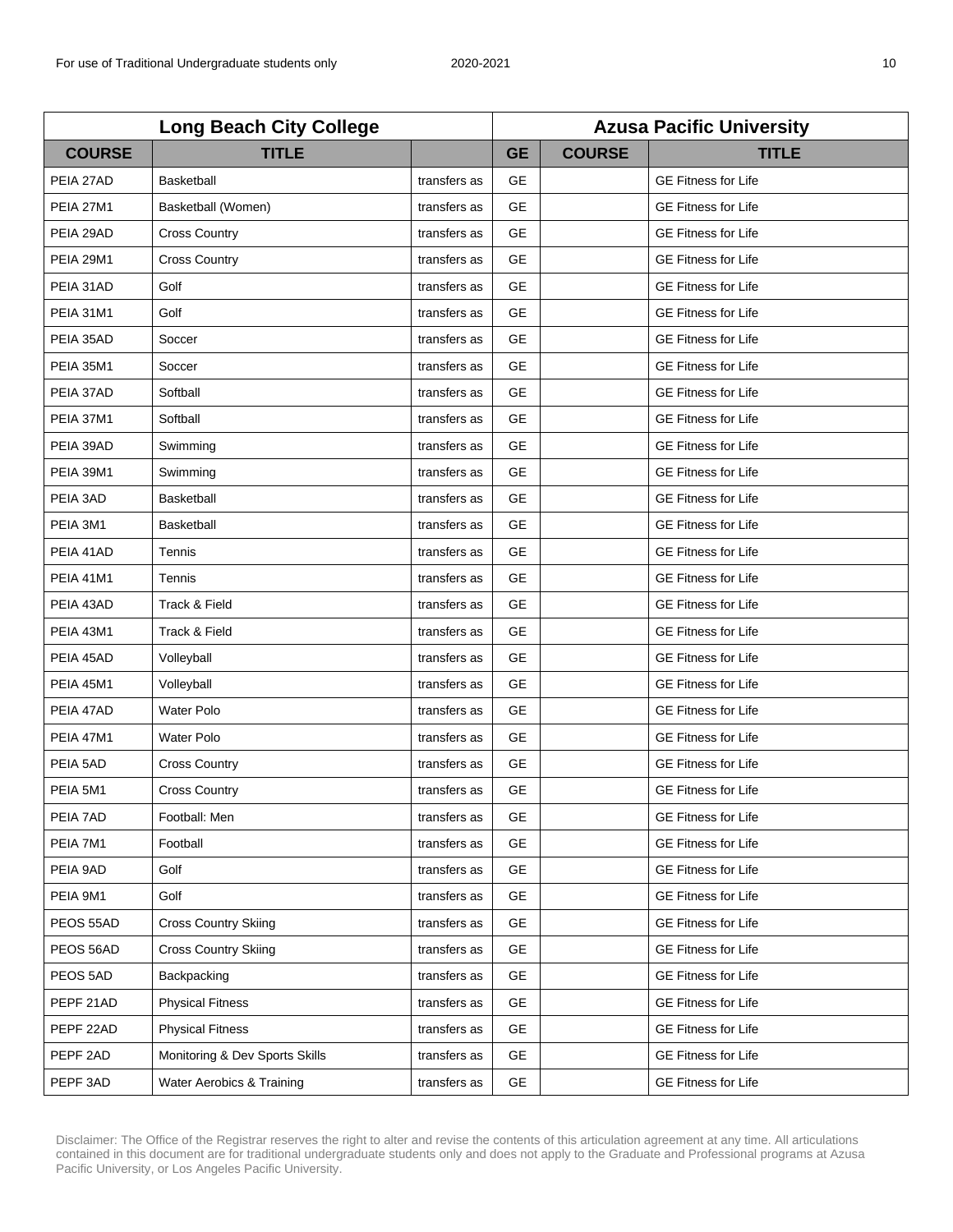| <b>Long Beach City College</b> |                                        |              | <b>Azusa Pacific University</b> |                  |                                |  |
|--------------------------------|----------------------------------------|--------------|---------------------------------|------------------|--------------------------------|--|
| <b>COURSE</b>                  | <b>TITLE</b>                           |              | <b>GE</b>                       | <b>COURSE</b>    | <b>TITLE</b>                   |  |
| PEPF 41AD                      | <b>Swimming Fitness</b>                | transfers as | <b>GE</b>                       |                  | <b>GE Fitness for Life</b>     |  |
| PEPF 42AD                      | <b>Swimming Fitness</b>                | transfers as | <b>GE</b>                       |                  | <b>GE Fitness for Life</b>     |  |
| PEPF 47AD                      | Swim Fitness/Polo                      | transfers as | <b>GE</b>                       |                  | <b>GE Fitness for Life</b>     |  |
| PEPF 48AD                      | Swim Fitness/Polo                      | transfers as | <b>GE</b>                       |                  | <b>GE Fitness for Life</b>     |  |
| PEPF <sub>4AD</sub>            | Water Aerobics & Training              | transfers as | <b>GE</b>                       |                  | <b>GE Fitness for Life</b>     |  |
| PEPF 53AD                      | <b>Weight Training</b>                 | transfers as | <b>GE</b>                       | <b>FFL 116</b>   | Fit for Life: Weight Training  |  |
| PEPF 54AD                      | <b>Weight Training</b>                 | transfers as | <b>GE</b>                       | <b>FFL 116</b>   | Fit for Life: Weight Training  |  |
| PEPF 5AD                       | Dance Aerobics                         | transfers as | GE                              | <b>FFL 117</b>   | FFL: Cardio Strength Fusion    |  |
| PEPF 6AD                       | Dance Aerobics                         | transfers as | <b>GE</b>                       | <b>FFL 117</b>   | FFL: Cardio Strength Fusion    |  |
| PEPF 81AD                      | <b>Fitness and Wellness Center</b>     | transfers as | <b>GE</b>                       |                  | <b>GE Fitness for Life</b>     |  |
| PEPF 83AD                      | Fitness & Wellness I                   | transfers as | <b>GE</b>                       |                  | <b>GE Fitness for Life</b>     |  |
| PEPF 84AD                      | Fitness & Wellness Center II           | transfers as | <b>GE</b>                       |                  | <b>GE Fitness for Life</b>     |  |
| PEPF 8AD                       | <b>Aerobic Circuit Training</b>        | transfers as | <b>GE</b>                       |                  | <b>GE Fitness for Life</b>     |  |
| PEPP <sub>1</sub>              | Intro to Physical Educ                 | transfers as |                                 | PE 138           | Intro to Physical Education    |  |
| PHIL <sub>6</sub>              | Intro to Philosophy                    | transfers as | <b>GE</b>                       | <b>PHIL 100</b>  | Introduction to Philosophy     |  |
| PHIL 6H                        | Honors Intro to Philosophy             | transfers as | <b>GE</b>                       | <b>PHIL 100H</b> | Intro to Philosophy - Honors   |  |
| PHOT 31AB                      | Basic Photography-Black & Whit         | transfers as |                                 | <b>ART 160</b>   | Photography I                  |  |
| PHYS <sub>2A</sub>             | <b>General Physics</b>                 | transfers as | <b>GE</b>                       | <b>PHYC 151</b>  | Physics for Life Sciences I    |  |
| PHYS <sub>2B</sub>             | <b>General Physics</b>                 | transfers as |                                 | <b>PHYC 152</b>  | Physics for Life Sciences II   |  |
| PHYS <sub>3A</sub>             | Physics for Sci. & Eng. - Mech         | transfers as | <b>GE</b>                       | <b>PHYC 161</b>  | Physics for Sci & Engineer I   |  |
| PHYS 3B                        | Physics for Sci & Eng - Elect          | transfers as |                                 | <b>PHYC 162</b>  | Physics for Sci & Engineer II  |  |
| PHYSI <sub>1</sub>             | Human Physiology                       | transfers as |                                 | <b>BIOL 251</b>  | Human Physiology               |  |
| POLS <sub>1</sub>              | Intro to Government                    | transfers as | <b>GE</b>                       | <b>POLI 150</b>  | American Government            |  |
| POLS 10                        | Intro to Political Science             | transfers as |                                 | <b>POLI 160</b>  | Introduction to Politics       |  |
| POLS 1H                        | Honors Intro to Government             | transfers as | GE                              | <b>POLI 150</b>  | American Government            |  |
| POLS <sub>2</sub>              | <b>Comparative Government</b>          | transfers as | <b>GE</b>                       |                  | GE Civic Know. & Engagement    |  |
| POLS 48                        | <b>Calif Government &amp; Politics</b> | transfers as |                                 | <b>POLI 220</b>  | State and Local Government     |  |
| PSYC <sub>10</sub>             | Human Sexuality                        | transfers as |                                 |                  | Psychology Elective            |  |
| PSYCH <sub>1</sub>             | Intro to Psychology                    | transfers as | <b>GE</b>                       | <b>PSYC 110</b>  | General Psychology             |  |
| PSYCH <sub>11</sub>            | Social Psychology                      | transfers as |                                 | <b>PSYC 320</b>  | Social Psychology              |  |
| PSYCH 14                       | Abnormal Psychology                    | transfers as |                                 | <b>PSYC 360</b>  | Abnormal Psychology            |  |
| PSYCH 1H                       | Intro to Psychology Honors             | transfers as | GE                              | <b>PSYC 110</b>  | General Psychology             |  |
| PSYCH <sub>2</sub>             | Research Methods in Psychology         | transfers as | GE                              | <b>PSYC 362</b>  | Research Methods in Psychology |  |
| PSYCH <sub>33</sub>            | Psychology of Personality              | transfers as |                                 | <b>PSYC 380</b>  | Psychology of Personality      |  |
| PSYCH 4                        | Personal & Social Development          | transfers as |                                 | <b>PSYC 485</b>  | <b>Stress and Coping</b>       |  |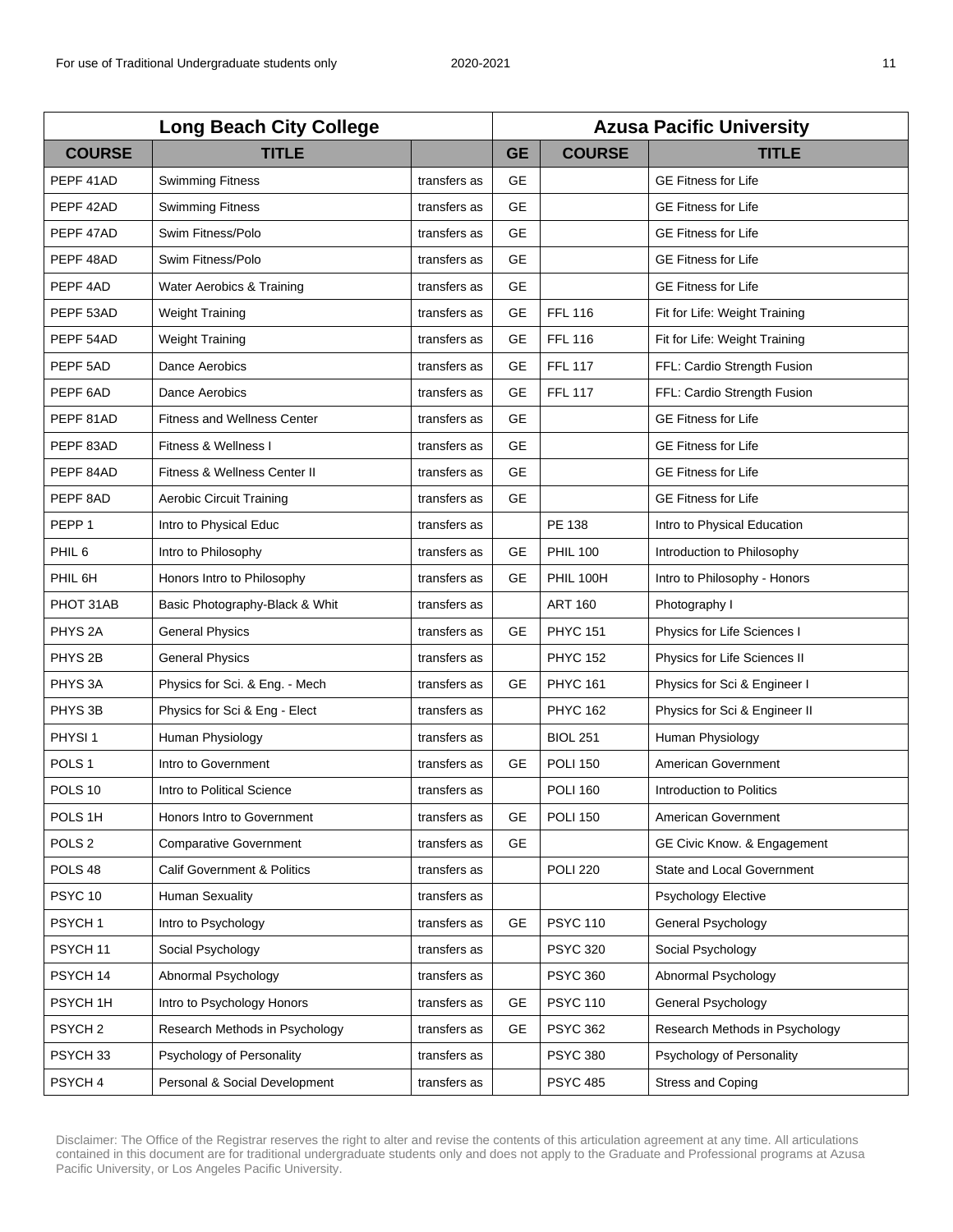| <b>Long Beach City College</b> |                                    |              | <b>Azusa Pacific University</b> |                 |                                     |  |
|--------------------------------|------------------------------------|--------------|---------------------------------|-----------------|-------------------------------------|--|
| <b>COURSE</b>                  | <b>TITLE</b>                       |              | <b>GE</b>                       | <b>COURSE</b>   | <b>TITLE</b>                        |  |
| PSYCH <sub>6</sub>             | Physiologyical Found of Psych      | transfers as |                                 | <b>PSYC 292</b> | Intro to Brain and Behavior         |  |
| SIGN <sub>1A</sub>             | American Sign Lang, Beg I          | transfers as | <b>GE</b>                       | <b>ASL 101</b>  | American Sign Language I            |  |
| SIGN 1B                        | American Sign Lang, Beg 2          | transfers as | <b>GE</b>                       | <b>ASL 102</b>  | American Sign Language II           |  |
| SIGN <sub>2</sub>              | American Sign Language 2           | transfers as | <b>GE</b>                       |                 | GE Foreign Language                 |  |
| SIGN 2A                        | American Sign Lang, Intermed 1     | transfers as | <b>GE</b>                       |                 | GE Foreign Language                 |  |
| SIGN 2B                        | American Sign Lang, Intermed 2     | transfers as | <b>GE</b>                       |                 | GE Foreign Language                 |  |
| SIGN <sub>3</sub>              | American Sign Language 3           | transfers as | <b>GE</b>                       |                 | GE Foreign Language                 |  |
| SIGN 4                         | American Sign Language 4           | transfers as | <b>GE</b>                       |                 | GE Foreign Language                 |  |
| SOCI <sub>1</sub>              | Intro to Sociology                 | transfers as | <b>GE</b>                       | <b>SOC 120</b>  | Introduction to Sociology           |  |
| SOCI 1H                        | Honors Intro to Sociology          | transfers as | <b>GE</b>                       | <b>SOC 120H</b> | Intro to Sociology - Honors         |  |
| SOCI <sub>2</sub>              | <b>Modern Social Problems</b>      | transfers as |                                 | SOC 225         | <b>Contemporary Social Problems</b> |  |
| SOCI 40                        | Marriage and the Family            | transfers as |                                 | <b>SOC 230</b>  | <b>Comparative Family Systems</b>   |  |
| SOCS <sub>1</sub>              | <b>Comparative World Cultures</b>  | transfers as | <b>GE</b>                       |                 | <b>GE Humanities: History</b>       |  |
| SOCS <sub>1H</sub>             | Honors Comparative World Cultu     | transfers as | <b>GE</b>                       |                 | <b>GE Humanities: History</b>       |  |
| SP 10                          | Elements of Public Speaking        | transfers as | <b>GE</b>                       | <b>COMM 111</b> | <b>Public Communication</b>         |  |
| SPAN <sub>1</sub>              | <b>Elementary Spanish</b>          | transfers as | <b>GE</b>                       | <b>SPAN 101</b> | Elementary Spanish I                |  |
| SPAN 10                        | Spanish for Spanish Speakers       | transfers as | <b>GE</b>                       | <b>SPAN 102</b> | <b>Elementary Spanish II</b>        |  |
| SPAN <sub>1B</sub>             | Elem Spanish 1B                    | transfers as | <b>GE</b>                       | <b>SPAN 101</b> | Elementary Spanish I                |  |
| SPAN <sub>2</sub>              | <b>Elementary Spanish</b>          | transfers as | <b>GE</b>                       | <b>SPAN 102</b> | <b>Elementary Spanish II</b>        |  |
| SPAN 2B                        | Elem Spanish 2B                    | transfers as | GE                              | <b>SPAN 102</b> | <b>Elementary Spanish II</b>        |  |
| SPAN <sub>3</sub>              | Intermediate Spanish               | transfers as |                                 | <b>SPAN 201</b> | Intermediate Spanish I              |  |
| SPAN 3H                        | Honors Intermediate Spanish        | transfers as |                                 | <b>SPAN 201</b> | Intermediate Spanish I              |  |
| SPAN 4                         | Intermediate Spanish               | transfers as |                                 | <b>SPAN 202</b> | Intermediate Spanish II             |  |
| SPAN <sub>9</sub>              | Spanish for Spanish Speakers       | transfers as | GE                              | <b>SPAN 101</b> | Elementary Spanish I                |  |
| STAT <sub>1</sub>              | <b>Elementary Statistics</b>       | transfers as | GE                              | <b>MATH 130</b> | Introduction to Statistics          |  |
| STAT 1H                        | <b>Honors Elem Statistics</b>      | transfers as | <b>GE</b>                       | <b>MATH 130</b> | Introduction to Statistics          |  |
| TART <sub>1</sub>              | Acting 1 - Intro to Acting         | transfers as |                                 | <b>THTR 113</b> | <b>Acting Fundamentals</b>          |  |
| TART <sub>25</sub>             | Intro to Theatre                   | transfers as | <b>GE</b>                       | <b>THTR 115</b> | Introduction to Theater             |  |
| VIET <sub>1</sub>              | Elem Vietnamese                    | transfers as | <b>GE</b>                       | <b>MODL 101</b> | Modern Language I                   |  |
| VIET 1A<br>VIET 1B             | Elem Vietnamese<br>Elem Vietnamese | transfers as | <b>GE</b>                       | <b>MODL 101</b> | Modern Language I                   |  |